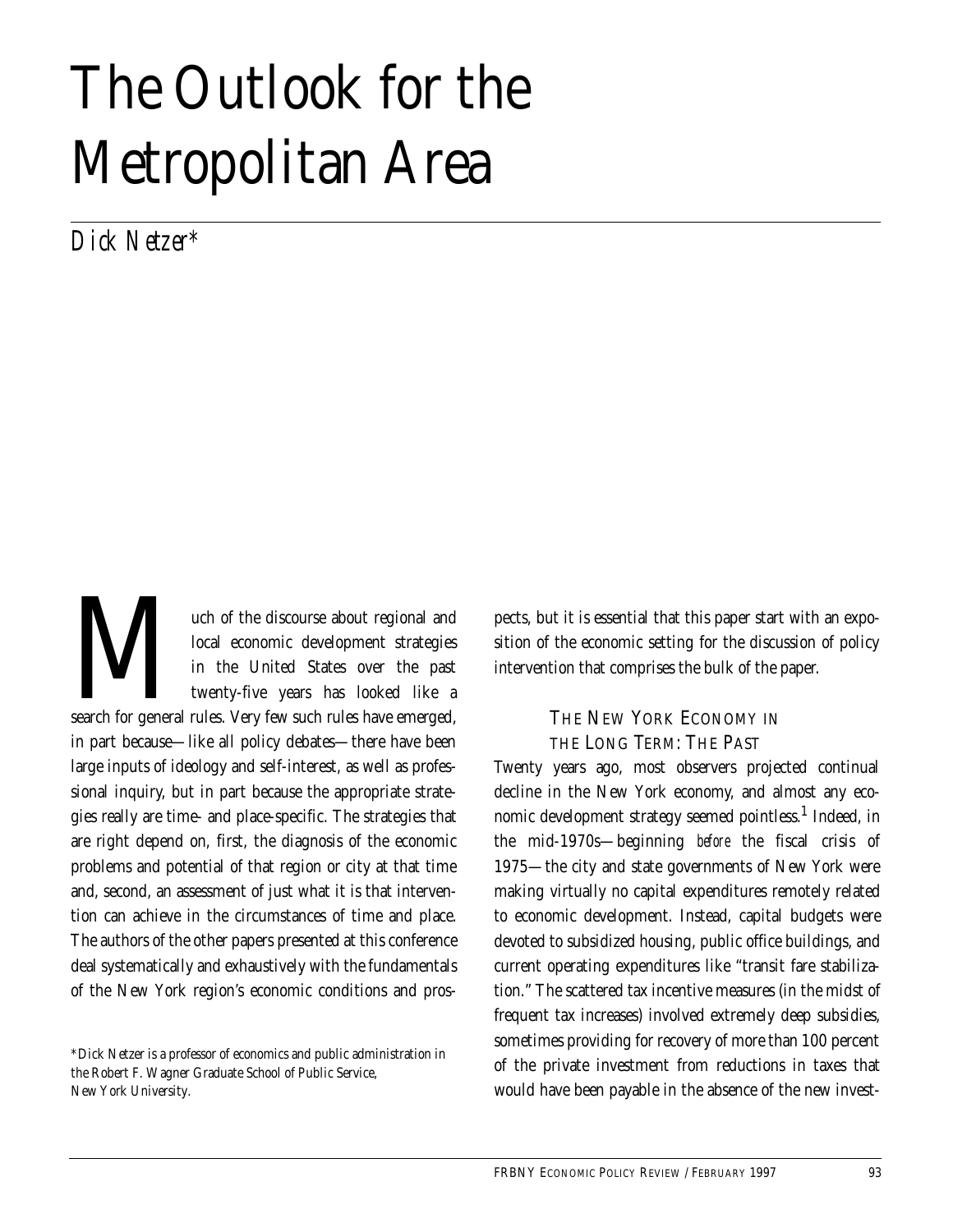ment, in addition to exemption from much of the taxes that should have been triggered by the investment.

The first major commercial building project after the slump—Donald Trump's conversion of the old Commodore Vanderbilt Hotel into the Grand Hyatt—involved incentives that virtually eliminated any risk for Trump and his partners. In contrast, less than ten years ago, projections were so optimistic that many critics of the city government saw no need for public subsidies or tax preferences to foster economic growth.2 The critics often urged not only the elimination of subsidies but also increases in business property taxes. Although at the extremes of despair and optimism no economic development strategies may make sense, between those extremes the long-term economic prognosis does make considerable difference in prescribing economic development strategies.

It helps, in thinking about the economic future of the region, to briefly review the past. New York's economic history since the completion of the Erie Canal in 1825 has been one of almost continuous rise and fall of particular industries and sectors, with the sectors that were the wellsprings of the economy in one generation fading and being displaced by new sectors (see Hoover and Vernon [1959] for the classic statement of this idea). Through the 1940s, the result of the displacement process was net growth in the aggregates (employment being the only one that really was measured in those years): the increases in economic activity in the rising sectors, together with the multipliers in local consumer-serving activities, exceeded the declines in the shrinking sectors. In the 1950s, for the first time ever in a period of national economic prosperity there was almost no net growth in employment in New York City, as fairly strong growth in office activities was balanced by the onset of substantial losses in a wide range of manufacturing and other goods-handling activities. There was, however, considerable growth in the rest of the New York region.

The Vernon study of the economic future of the New York region, published in 1959 and 1960, projected more of the same through 1985, but with net growth in New York City from very strong office activities and a large consumer-sector multiplier and considerable growth in the rest of the region. $^3$  During the 1960s, that is exactly

what happened: the decline in goods handling within the city continued apace; the securities industry grew rapidly, as did most producer services; both residential and office construction were strong; and public expenditure for capital projects, current operations, and transfer payments increased very rapidly indeed.4 New York City, unlike nearly all other large central cities in the Frostbelt, had significant employment gains during the 1960s. The rest of the region did very well indeed, although manufacturing employment did not increase at the rate the Vernon study had forecast.

The 1969-77 slump is surprisingly poorly documented, perhaps because its dramatic qualities were overshadowed by the city government fiscal crisis of 1975. The trigger was a national recession combined with the end of a bull securities market. Employment in the securities industry contracted substantially, and was flat for most other financial services. New York's decline continued after the national economy turned around in 1970, in part because the long boom in office building construction had ended. In some ways, the early years of the slump were like the 1980s slump in the "oil-patch" Sun Belt cities: a sharp contraction in the main local specialization and the inevitable cyclical end of a construction boom as the vacancy rates rose. However, in New York City, the long decline in goods-handling activities continued, preventing any early recovery in total employment. Moreover, unlike the 1980s, there was no real lift from the tourism and entertainment industries (Broadway had its worst seasons in history in the mid-1970s).

The rest of the region began to recover after 1971, but—along with the city—was set back by a new and much more severe national recession in 1974. The suburban economies were also depressed by the lower level of personal income associated with Manhattan central business district jobs held by commuters living in the suburban counties.

As is well known (from the history of the fiscal crisis), state and local government expenditure continued to increase rapidly in the first half of the 1970s. That was mainly in the form of increased transfer and interest payments and higher levels of compensation (New York City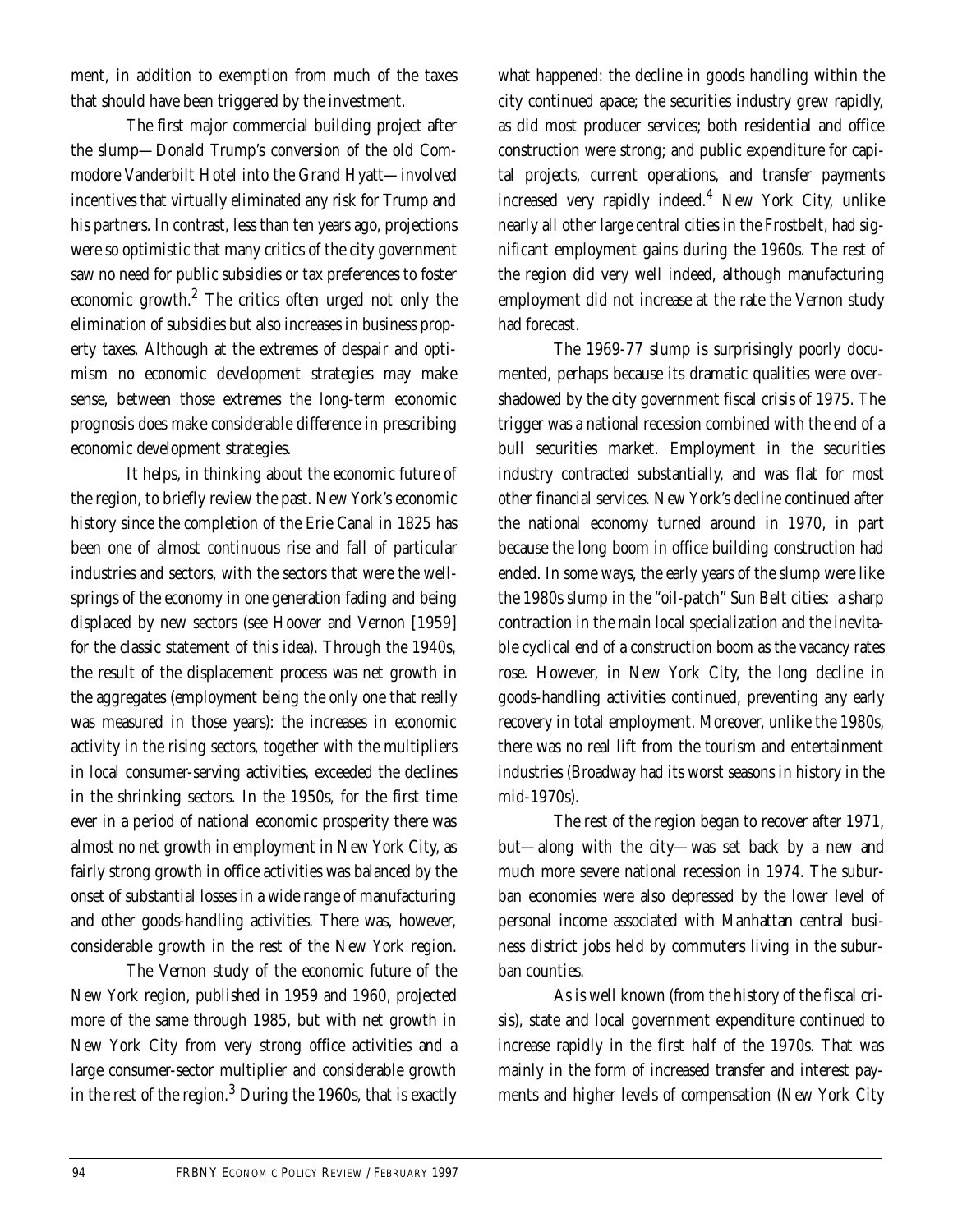General Fund spending increased by close to one-third in real terms between fiscal years 1969 and 1976) but only small increases in employment. Indeed, the central city seemed to have run out of job-growth sectors, and few observers saw much prospect for trend reversals, *ever*. To some extent, the fiscal profligacy of the period between late 1971 and early 1975 can be attributed to this doomsday view: if the city, as a place, was doomed to continuous decline, why should the city government not do whatever it could to cushion the decline in the short run? (The answer, of course, is that the short run *had* to be very short—lenders could and did realize that the prospects for repayment of the short-term debt were becoming dim and that the fiscal profligacy itself encouraged privatesector flight.)

After 1977, there was a reversal, and recovery, which started slowly but accelerated, until 1989. In essence, although goods-handling employment continued to decline in the central city, virtually all of the other 1969-77 trends were reversed. Within the city, the engines of growth were the financial services industries, other highend producer services, the media industries, tourism (especially the increase in high-spending overseas visitors), health services, and a new construction boom. The rest of the region also did well from these same sources, but in addition there was the effect of the marked increase in defense spending that began in 1979; the New York region turns out to have been more dependent on defense procurement than most observers had noticed.

State and local government public expenditure trends were also reversed in the initial years of recovery, and there were numerous cuts in tax rates. The New York City General Fund expenditure actually declined in real terms (by about 30 percent) between fiscal years 1976 and 1983, but climbed steeply once again after fiscal 1983. A similar but less pronounced pattern occurred in New York and New Jersey state government expenditures.

# THE NEW YORK ECONOMY IN THE LONG TERM: THE FUTURE

The decline in the region's economy that began in 1989 has some uncomfortable similarities with the slump that began twenty years earlier. Once again, employment in the securities industry was cut back sharply, and the office building construction boom petered out. Once again, there have been no obvious major sources of expansion to counter the gloom. And once again, there have been serious budgetary problems, this time involving the New York State government even more than the New York City government, addressed (in the case of the state government) by methods that remind people of 1971-75.

Even the differences between the first half of the 1970s and the first half of the 1990s with respect to the region's economy are disquieting, for the most part. The sharp declines in defense-related employment (especially in Long Island and Connecticut), weakness in other manufacturing industries in the region outside the older centers, contraction in employment in commercial banking and (prospectively) in health services, and the effects on the region of corporate downsizing were not phenomena of the earlier period, but are very much present today. The only current economic conditions that are comfortably different from the earlier period are related to (1) globalization—the relatively greater importance of international financial and business services in the region's economy and the growth of tourism; (2) some shrinkage in the cost differentials between the region and its main competitors (in part, too, associated with globalization, because more of the competitors are very high-cost cities in Asia and Europe rather than low-cost cities in North America); and (3) the absence of spectacular financial mismanagement by the New York City government to frighten business away.

Were the pessimists of the mid-1970s right in believing that the long-term prospects were, and are, dismal, with the 1977-89 period an aberration? Probably not; it seems to me as likely today that the New York economy can do well over the long term, as it did to Vernon in 1960.<sup>5</sup> As in 1960, the region has a favorable "mix" of industries, that is, substantial concentration in sectors likely to grow worldwide. Over the long term, the worldwide demand for high-end financial and other business services will continue to be very strong. No doubt, the region will lose "shares" of the rapidly growing sectors to other places, as the places where economies of agglomeration can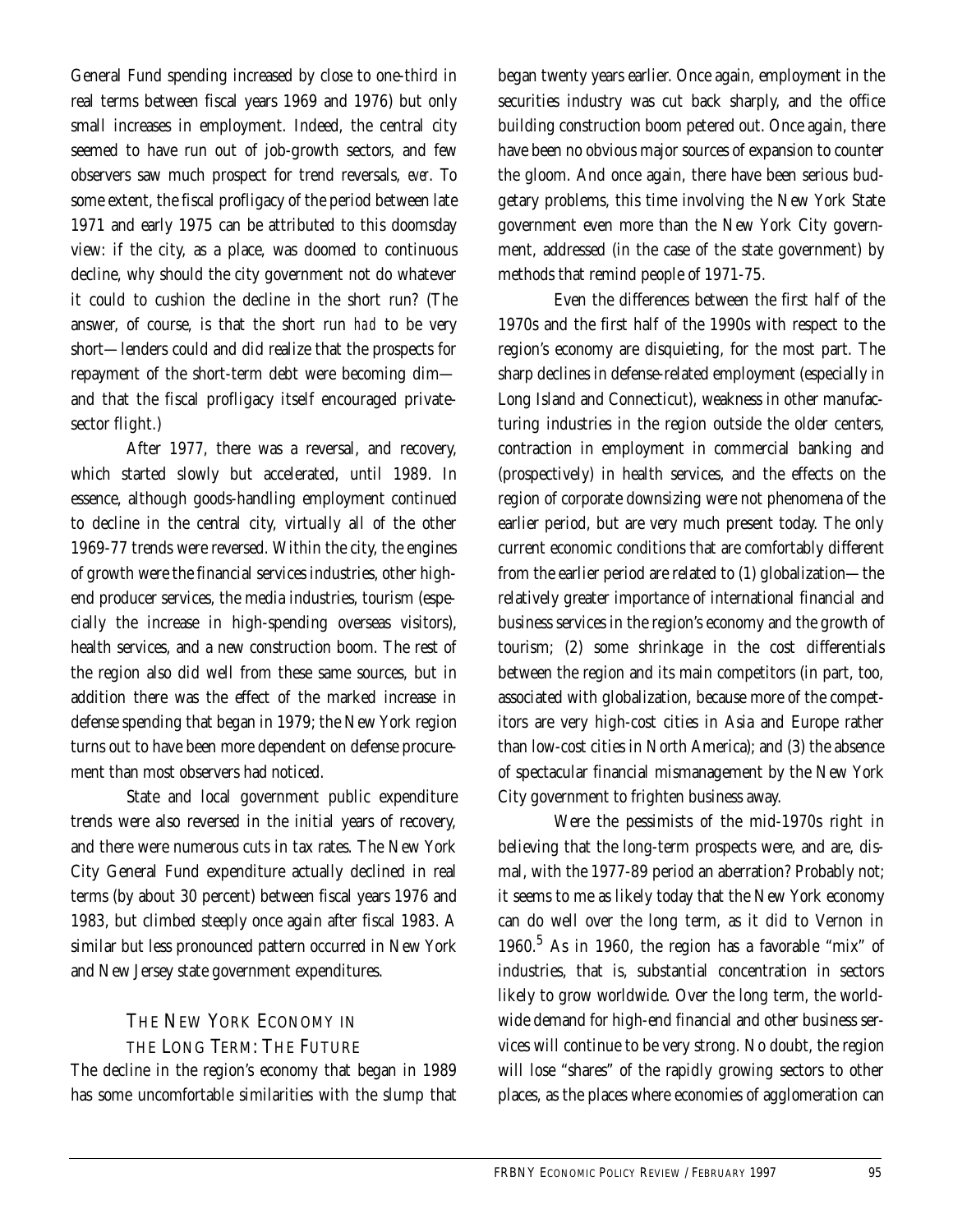be achieved multiply. However, while more and more of today's high-end services will be better accommodated in smaller places, new specialized types will develop and—as in the recent past—will seek very central locations, such as New York, London, and Tokyo.

A generation ago, Vernon predicted that by improving transportation technology, both decentralization and centralization of headquarters and other business and financial services would be facilitated. A few contemporary scholars, notably Moss (1987), have been pointing out that changes in communications technology are having the same effect. It would be ridiculous in the extreme to postulate no improvements in communications technology from here on, or to postulate that whatever further improvements there are will work only to decentralize: both propositions are at odds with experience.

The advanced services show up in a good many places in the Standard Industrial Classification, not only in classes 60-63, 73, and 89. Much of New York's economy has been transformed, under the names of traditional industry groups, somewhat in the way that so much in eastern Michigan was transformed by the mid-1950s into branches of the auto industry while continuing to bear names of quite different industries. However, unlike Michigan's auto industry, New York's advanced services industry is not really a single industry; it is highly diverse and not dependent on swings in demand that are almost completely convergent in timing. Moreover, the product mix changes rapidly.

Often in the past, and today again, some of the pessimism for the long term arises because it seems inconceivable that there can be much further growth in the demand for those services now being produced (in the city or even in the country or world): If productivity increases, then employment—say, in banking—must decline. It is impossible to predict exactly what services (or goods) any sector will be producing fifteen or twenty years hence; history shows that it is absurd to assume that growth in a sector will cease because of a surfeit of those services in today's product mix. It is our imagination, rather than the economy, that has long-run problems.<sup>6</sup>

In addition, most of the more traditional sectors

will do marginally better than in the past, in part simply because they are so much smaller and now include cohorts of firms that have adjusted to cost and other adverse competitive factors in the New York location. To some extent, they will be bolstered by the continuing high level of overseas immigration, as has been the case since the late 1970s. Moreover, it is difficult to believe that personal incomes will continue to rise substantially without spilling over into New York City retail trade and consumer services.

In a 1996 article in *City Journal*, Professor Edward L. Glaeser of Harvard tells a nonprofessional audience "Why Economists Still Like Cities." In a superb survey of the evidence, he goes through the traditional arguments in favor of the persistence and growth of large urban concentrations, arguments relating essentially to the higher productivity associated with the economies of agglomeration and coordination, arguments that date far back in the history of economic thought. However, in recent years numerous economists have added new conceptual wrinkles to the arguments and amassed substantial empirical evidence in support of them. $^{7}$  The arguments suggest that large city (read, urban area) size is not a disability, despite the spread of economies of agglomeration to smaller cities over time. Glaeser reaffirms the Vernon point that telecommunications cannot replace face-to-face communication, the essence of the New York region's difference from smaller cities and from a good many modestly sized "new-model" cities that have become big cities in the United States in recent decades, such as Phoenix and Charlotte. In such cities, economic activities cluster not to be near one another but because each of them separately finds that city to be advantageous in its climate, low labor costs, accessibility, and amenities: the physical traffic among the office buildings during the course of the working day is startlingly sparse.<sup>8</sup>

In short, the long-term competitive outlook for the New York City economy is not so bleak as to make any economic development strategy quixotic. Moreover, the optimism expressed above is guarded: the projections are for very modest rates of real growth, in employment terms less than 20 percent over twenty-odd years. Such growth rates will not eliminate all economic distress, nor make it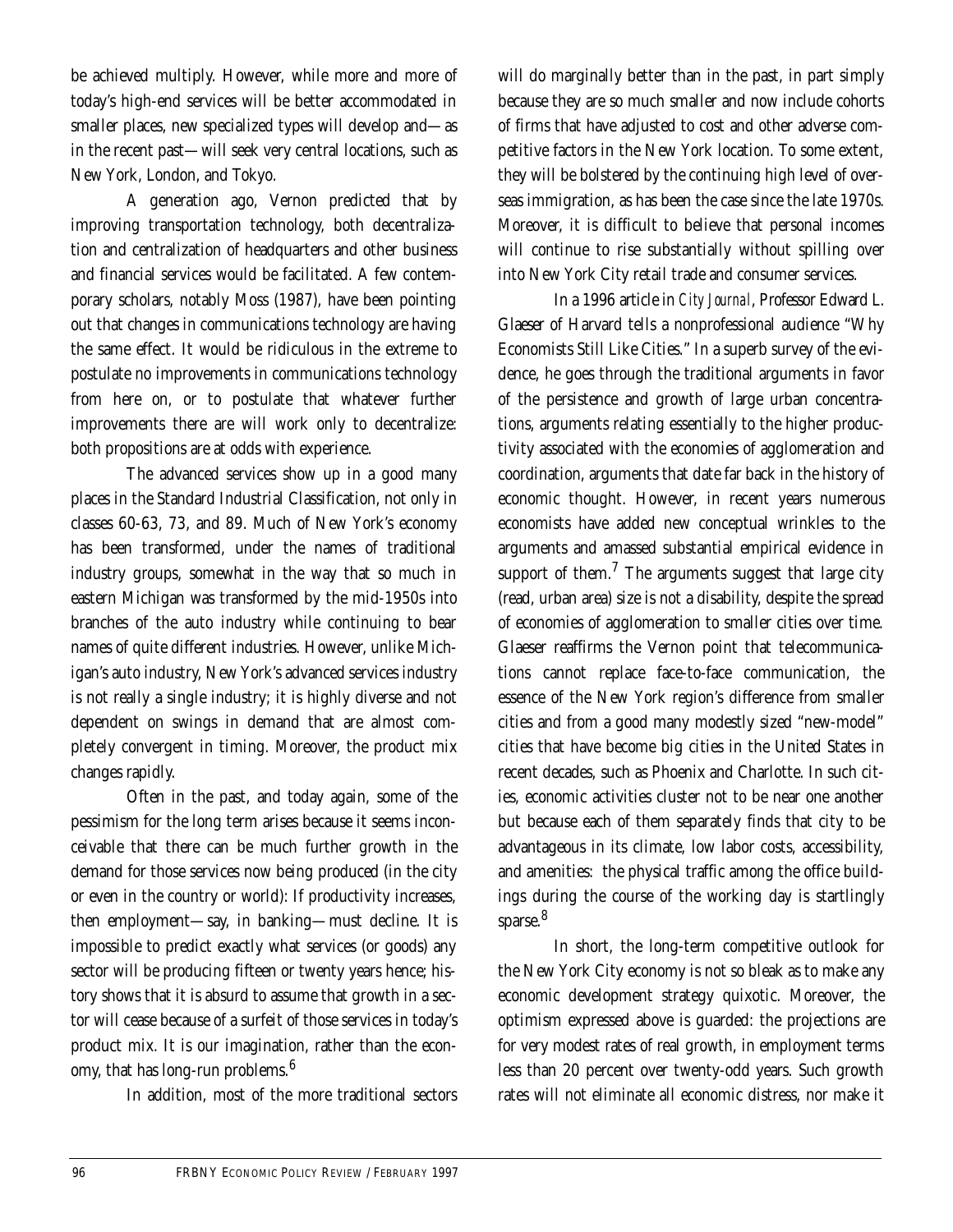easy for city and state governments to finance generous levels of public services—the two reasons that traditionally make state and city governments intervene to foster growth. Because much central city economic distress is associated with low labor force participation rates even in the face of low rates of unemployment, it may be that even the most effective of economic development strategies will be unable to massively reduce poverty and solve what has been described as the "two cities" problem: a large core of poor people outside the mainstream economy and unaffected by positive economic developments, in the midst of prosperous city economies.

The experience of the 1980s has in fact been interpreted in this way by some economists and most popular writers on the subject. However, most large, old cities had only a few years with low unemployment rates in the 1980s, after years of much higher rates. It seems foolish to forecast that sustained high demand for labor will not affect labor force participation rates over time, thus partly dissolving the two cities problem. Indeed, the optimistic long-run projections generated by widely used econometric models in the late 1980s were made to converge only by pushing labor force participation up sharply in the out years.<sup>9</sup>

# WHAT INTERVENTION CAN ACHIEVE: THE NEW YORK CONTEXT

The discourse on regional and local economic development, like the discourses on national "industrial policy" and on international trade policy, is dominated by the debate between interventionists and skeptics. To the interventionists, market imperfections legitimize—indeed, demand active economic development policies, and the growing sophistication of public entrepreneurs makes it likely that they can avoid the egregious mistakes often made in regional economic development in an earlier, more naive era.10 The skeptics, in contrast, have no confidence in the ability of state and local officials to pick winners rather than losers; to avoid giving away, in tax preferences or more direct subsidies, far more than is necessary to elicit the favorable location decisions; or to build location-affecting elements into general policies concerning education, infrastructure, and the like.

Among professional economists, the most powerful case for the interventionist position is made by Bartik (1991). Bartik carefully summarizes the evidence from dozens of econometric studies of the effects on state or local economic growth of major policy instruments—notably, differences among the states in taxes and expenditures, as well as the effects of specific economic development programs such as "enterprise zones" and the effects of differences that are only loosely related to public policy, wage rates, and the extent of unionization.<sup>11</sup> He concludes that the effects on growth rates are indeed fairly strong. Much of the study is devoted to an examination of the consequences of local economic growth, which he finds to be strongly positive on both distributive and efficiency grounds, concluding with "two cheers" for interventionist state and local policies.

There are at least two general considerations relevant to the issue of whether interventionist policies are likely to be successful and efficient. The first concerns the size of the place in question. It seems plausible that the larger the place, the better the case of the skeptics. In a small place, highly targeted economic development policy decisions may be made so infrequently that the likelihood of gross error can be reduced substantially. That is, the governmental decision makers should not be overwhelmed by the sheer necessity of negotiating a large number of deals simultaneously, without much scrutiny by anyone else, which seems to have been a real problem in the past at city and state levels in New York. Also, it is easier to make visible changes in the "climate" for location decisions in a small place than in a region like this one, where a multibilliondollar investment program may not persuade anyone but the technicians that transportation facilities, for example, have in fact been improved. Moreover, the information costs of reaching all or most potential entrepreneurs can be extremely high in a large place. There are frequent reports in this area that most proprietors of small enterprises, actual or potential, are quite unaware of most incentive programs.

So, on this score, skepticism seems a reasonable starting point for considering economic development strat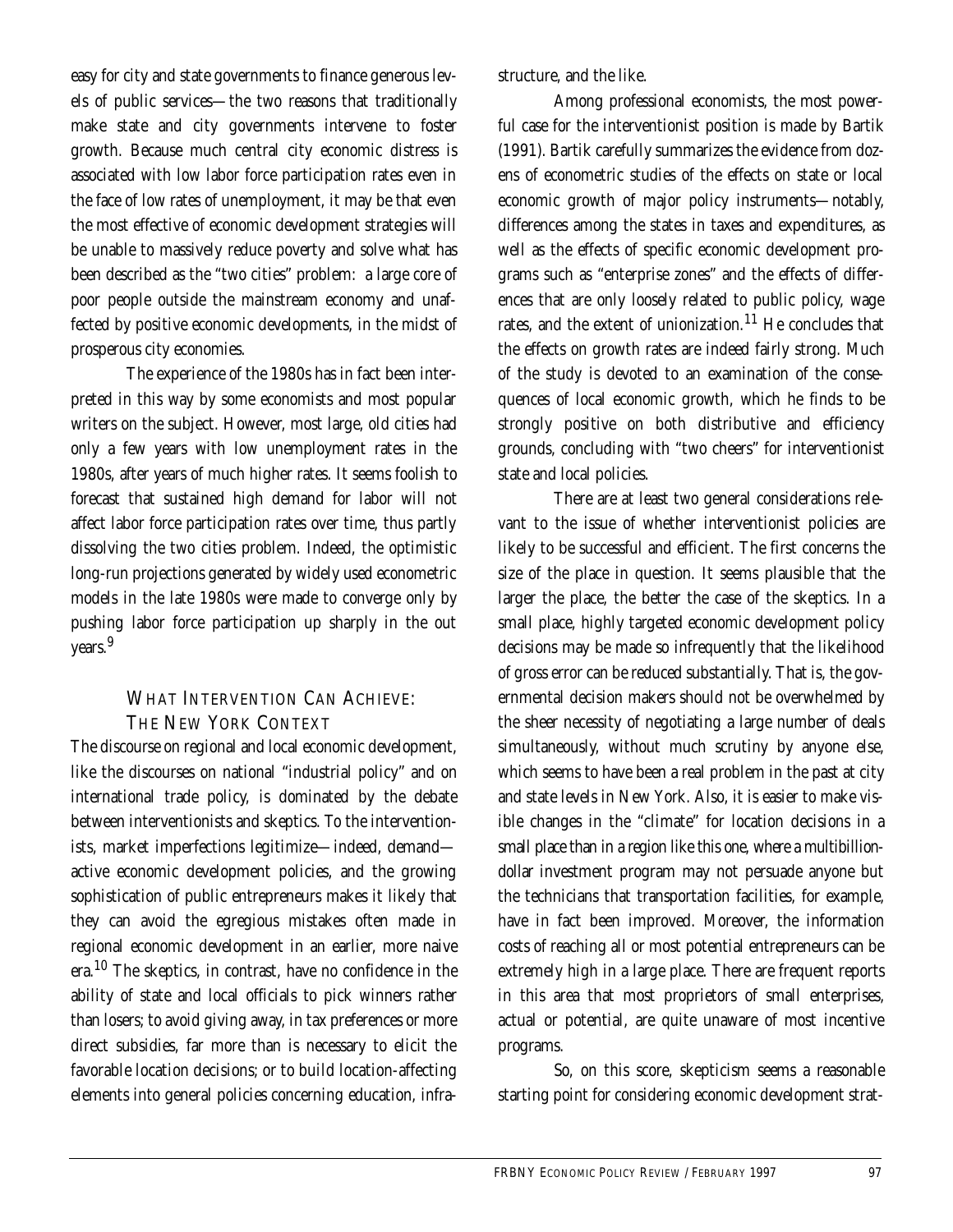egies for the New York region: the burden of proof should be on the advocates of interventionist measures.

However, the case for interventionist policies also depends upon whether or not existing public policies are essentially neutral with respect to economic development. If existing public policies are generally hostile to economic development, then an interventionist posture may be necessary merely to offset the damage that governments are doing.

The fact is that, in the New York metropolitan region, policies are *not* neutral: there is a long tradition of public sector hostility—quite deliberate at times in the past, unintended more recently—to policies that are neutral with respect to economic development. There are regulatory regimes that are, or have been, hostile to new and expanding firms and that raise the prices of producer goods and services. A stark example is the sharp differential between residential and business utility rates under regulation. Over the years, the differentials have been greater in New York State than in most other states, compounding the fact that all rates, residential as well as business, have been very high relative to those in any other state. This discrimination also applies to utility-type services provided by state and local governments, such as excessive "tipping fees" for the use of public landfills by private carters serving business customers, and highway-user taxes and charges on commercial vehicles that are in no way costbased but are far higher than those on noncommercial vehicles.<sup>12</sup>

The private sector must support an exceedingly expensive public sector, costly for reasons that are not entirely clear. That is, the costs are high even taking into account the high unit costs of density, the conventional wisdom about diseconomies of scale in the production of local public services, the popularity (at least in the past) of explicitly redistributive policies, and what can best be called mindless populism.13

The costly public sector is financed by a revenue structure that combines explicit redistributive goals (graduated city and state personal income taxes, among others) and substantial reliance on revenue instruments that are sold as not affecting ordinary households, such as very high

taxes on telephone service, high transaction taxes on real estate transfers (in New York), and imposition of the sales tax on a wide range of intermediate business purchases and high corporate income taxes (in all three states). In reality, of course, such instruments are likely to have zero, or even perverse, distributive results, as well as negative effects on economic development.

The extreme example may be the way the property tax works in New York City (and Nassau County). A combination of state law and local choice (mostly by local law but to some extent in the form of administrative practice) has produced effective tax rates that average above 4 percent for new commercial buildings that are not favored with targeted economic development incentives, about 3 percent for utility properties, and about 2 percent for older commercial properties and for rental apartment buildings, but considerably below 1 percent for homeowner properties, most high-end co-op and condominium apartments, and vacant land. $14$  The adverse economic effects of the high rates (anything above 1 percent is high by national standards) are obvious. In addition, the existence of the low-rate classes does not do much for economic development, because the substantial decline in those rates during the 1980s seems to have been capitalized into housing and land prices almost instantaneously. The system is also highly objectionable on distributional grounds: in addition to the much better treatment of owner-occupants than renters, within the residential classes effective tax rates decline systematically with the value of the housing unit.

Given the hostile public policy environment in much of the region, economic development strategies that essentially undo this hostility, perhaps doing no more than restoring a neutral posture, seem a good idea. It is not obvious whether the instruments of these strategies should be highly selective or work across the board—assuming that the state and city governments cannot simply reverse the hostile policies (and there is good reason not to, where the damage has already been done and reversal will result mainly in windfall gains). Across-the-board instruments inevitably will have an element of inefficiency, benefiting firms and households that are nowhere near the margin, in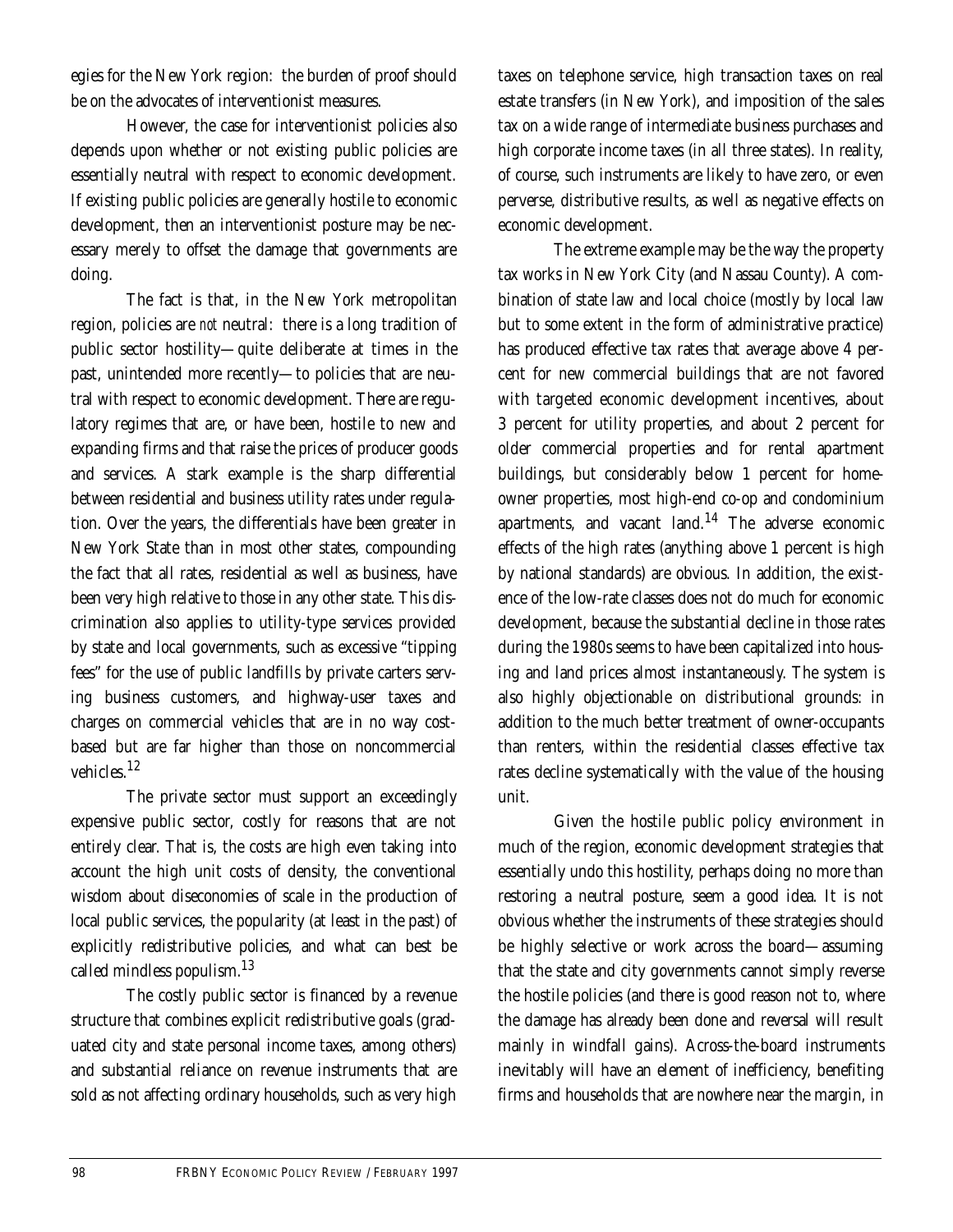present-value terms, from the standpoint of location decision making. However, selectivity requires both a high order of insight by officials and considerable bargaining skill.

 On the spending side—that is, improving the quality of inputs (for example, infrastructure, labor, current public services) and subsidies to reduce input costs—selectivity seems very inappropriate in New York City, if not in general. Direct input subsidies, notably to lower the cost of capital, have not had an impressive record anywhere, and virtually all such uses in New York City have been failures—subsidies to marginal enterprises that soon collapse. Programs to improve labor quality by offering training that is highly specific to individual firms or industries, on which considerable sums of federal money were spent in the 1970s, have fared no better. In addition, in New York's high-density environment it is difficult to design highly selective improvements in infrastructure or current public services: either most of the benefits spill over to nontargeted users (indeed, sometimes to users whose presence the city has no reason to encourage) or the specific improvement is so confined in scope that there is no perceptible effect on the quality of the service in question.

## PUBLIC EXPENDITURE AND ECONOMIC GROWTH

General improvement in publicly provided services that are of importance to firms appears to be a superior strategy. The costs of general improvements in educational output or in transport system reliability are of course very high. However, there is no real sense in which the benefits of such improvements can be said to have been wasted entirely, even if the impact on economic development is not readily observable in the short run. It is important in designing this strategy, however, to differentiate between improvements that are producer-oriented and those that are consumer-oriented.

A striking illustration of the difference in the New York area is the inattention in transportation policy to goods movement, relative to the attention given to highway facilities that are closed to trucks, including some roads whose main function is to serve as journey-to-work

routes that parallel rail commuter services, such as the Northern and Southern State Parkways on Long Island and the north-south parkways in Westchester. The importance of this point is heightened when it is recognized that the proportion of goods movement by rail is lower in the New York region than in any other large urban area in North America. There are obvious policy changes that could dramatically lower road transport costs for goods and business services by reversing the priorities in the allocation of road space away from auto commuting.<sup>15</sup>

There is a considerable empirical literature on the effects of state and local public expenditure for various broadly defined functions on measures of aggregate economic growth. In some of the most important studies, Federal Reserve economists have researched the effects of the stock of infrastructure (which, as measured, reflects the historical spending record) on growth. It is fair to say that the skeptics seem to have had the best of the argument so far with respect to infrastructure, but that may be mainly because the aggregate measures of infrastructure spending or stock for states as units of observation are unsatisfactory in various ways. Ideally, the independent variable should be a measure of the overall quality (as perceived by users) of the *services* provided by each major component of infrastructure, not the level of spending over a period of years or the depreciated replacement costs of the present stock of capital in the form of infrastructure.<sup>16</sup> The expenditurebased data probably vary among states in ways that are quite different from the ideal measure.

Bartik (1991) reviews the findings of nearly thirty studies of the effects of difference in "public services" on business location, in addition to the infrastructure stock studies. Public services sometimes are measured by physical quantities (such as mileage of highways per square mile of area) but mostly by expenditures per capita or as a percentage of personal income. In six of the studies, expenditure for schools had a positive and significant effect on the dependent variable; in three studies, police and fire expenditures had such an effect; in three studies, highway expenditure or physical stock had that effect; and there were positive and significant coefficients for health in two studies and for higher education in one. Fourteen studies drew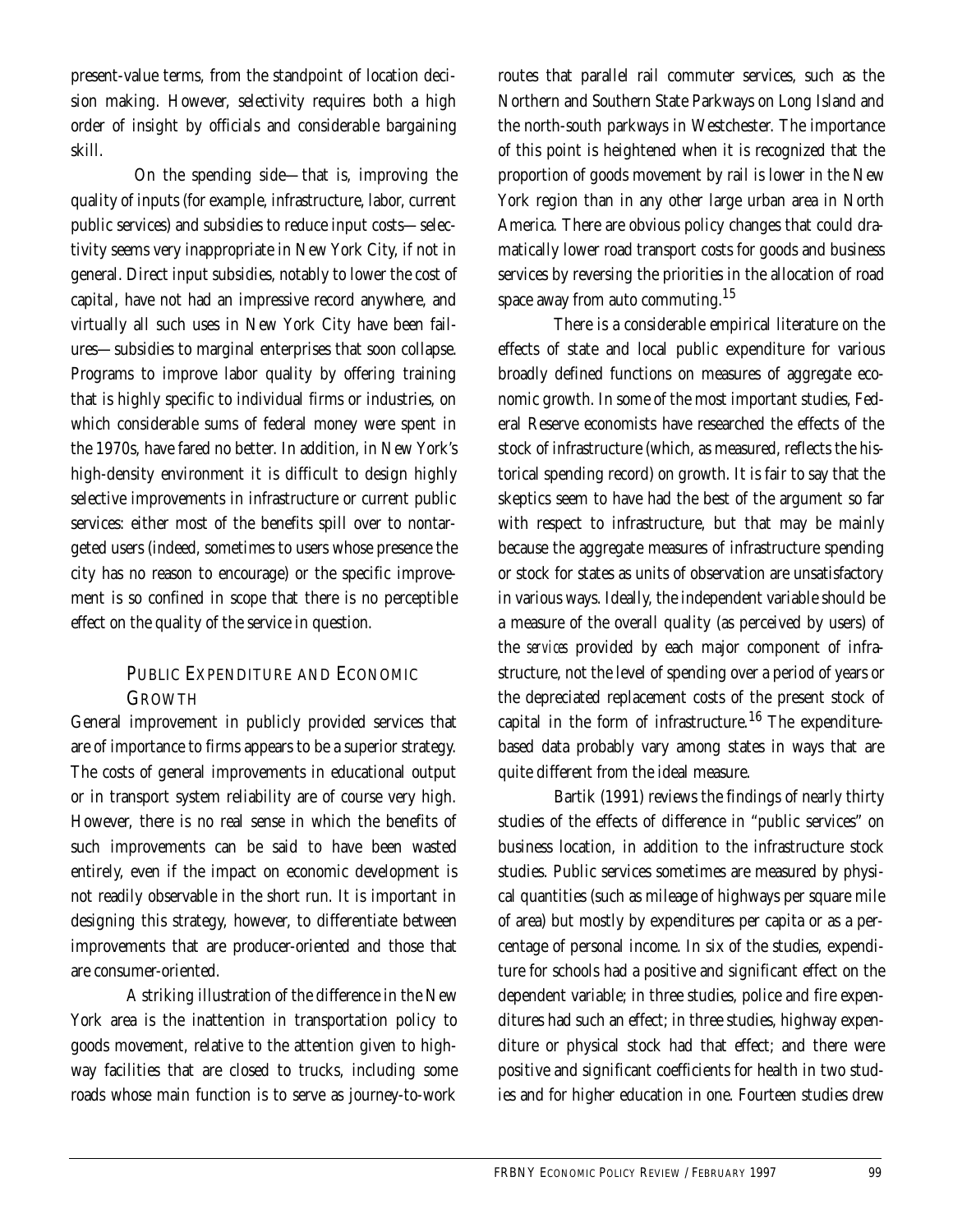blanks, that is, positive coefficients that were not statistically significant or negative coefficients. These findings hardly make a strong case for spending more money on broad categories of public services as a route to economic growth in a state or urban region.

It should be obvious why more spending for public services that are in fact logically connected with economic growth—infrastructure and human capital—seems to have so much less impact in advanced countries than in developing countries, where the impact can be huge. Take transportation, for example. In a mountainous developing country, the road between the capital and a town twenty miles away may be so bad that there is no motorized transport between the two places, and the town is effectively isolated from the national economy. Rebuilding the road to permit the use of buses and trucks reduces trip time from all day to one hour each way, converting the town into a component of the capital's market area. However, in an advanced country, the road network permits motorized travel from every point to every other point within the country and travel on rather good roads every place in urban regions. An immense investment program, such as \$100 billion over five years, is likely to yield an infinitesimal improvement in aggregate accessibility measured, say, by the percentage reduction in mean travel time per trip for all types of trips weighted by the value of different types of trips: mean trip time may decline from 25 minutes to 24.98 minutes. This does not mean that the investment program is unwise, only that we should not determine its wisdom largely on the basis of its contribution to aggregate economic growth, which is likely to be below the threshold for measurement.

As the comment above about the hostile treatment of trucks and other business-service vehicles in highway policy in the New York area suggests, this is not to say that well-considered public expenditures cannot have positive economic development effects. Much of the criticism of the conditions at and access to Kennedy Airport over the years has been based quite explicitly on concerns for the negative effects on the region's economy. There is non-anecdotal evidence about the effects of quality of services: two recent articles (Button et al. 1995; Wassmer 1994) report empirical findings that suggest that public spending can have significant effects when the spending produces real differences in the quality of transportation and other publicly provided services.17

### TAX POLICY AND ECONOMIC **DEVELOPMENT**

On the tax policy side, the choice between general and selective economic development measures is less clear cut, at least in New York. Hindsight reveals some fairly large errors in tax policies in New York that were implemented largely for economic development reasons over the past fifteen years, whether those policies were across the board or selective. There has been no discernible effect of the general investment and employment incentive provisions in the corporate income taxes, according to repeated studies covering a considerable span of years by the New York State Legislative Tax Study Commission. The very large as-ofright property tax reductions in New York City designed to produce more yuppie housing (the condominium and co-op conversion aspects of the so-called J-51 program) in the late 1970s and early 1980s—as an economic development measure, not to subsidize housing as such—appear to have given away far more than was necessary to elicit the investment: generally, the resulting rates of return were very high indeed.<sup>18</sup>

The highly selective, often very large, reductions in property taxes negotiated with corporate developers of specific large office buildings throughout the 1980s and 1990s have also been highly inefficient in numerous cases, either because after the fact it became clear that the tax preference was far in excess of the taxpayer's reservation price or because the firm subsequently reneged on the employment guarantees that were part of the negotiation—sometimes not increasing employment as promised and, in at least one well-publicized case, simply moving away from the city a few years after the deal was signed and the building put up.

Nonetheless, some of the negotiated deals seem in retrospect to have been exactly right, for the time and circumstances, giving away in taxes almost exactly what was required to elicit the investment decision at that time. The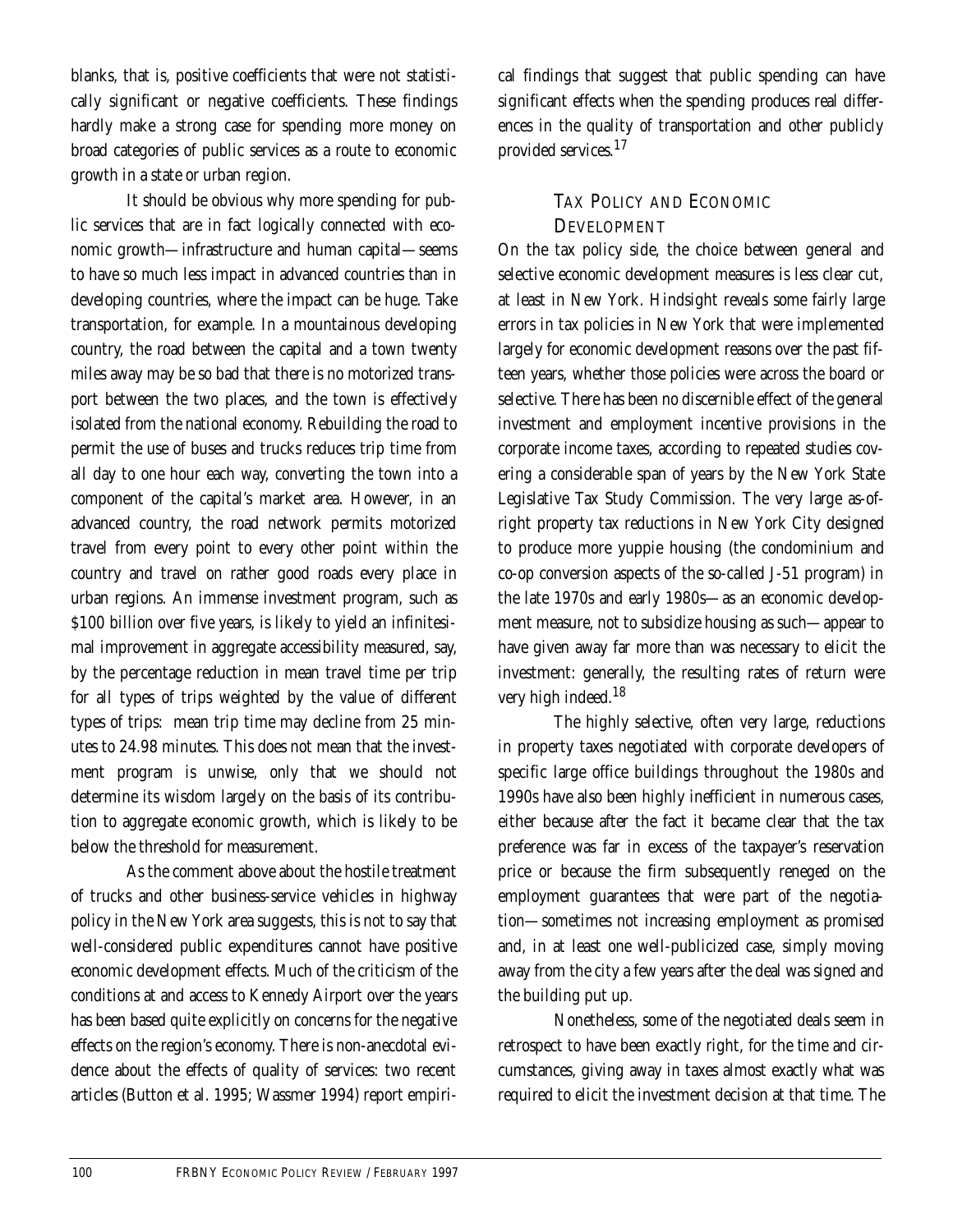more dire the circumstances, the more likely this was the case. Thus, the deals that now look most justified are those made for central business district projects in the dismal late 1970s, when the recovery was just beginning, and those made for projects outside the central business district, in locations that had been decidedly unattractive to office developers.

However, on balance, well-designed changes in tax policy seem less error prone than selective tax preferences. On this issue, we have the results of a generation of studies of tax levels and economic growth to use as a basis for choice among policies. Bartik (1991) reviewed 123 separate studies of the effects of tax levels on business activity. The studies were published between 1980 and 1991 and for the most part relied on data from the 1970s and early 1980s. Almost 100 of the studies were inter-area (state or metropolitan area) in focus; the rest focused on changes and differences within states or within metropolitan areas. They differed widely with respect to the dependent variable—the measure of economic activity or growth—but fifty of the studies were confined to manufacturing variables of one kind or another.<sup>19</sup> The tax variables also differed greatly: most employed some aggregative measure such as state and local taxes on a per capita basis or as a share of personal income or gross state product, while the others used effective tax rates for one or a number of taxes<sup>20</sup>

Ninety of the 123 studies reported at least one statistically significant negative tax effect. The reported longrun elasticities of business activity with respect to taxes clustered in the -0.2 to -0.4 range for the inter-area studies, with the studies that employed controls for public spending levels and/or "fixed effects" generally having the higher figures. As would be expected, the intra-area studies tended to find much higher elasticities, usually -1.5 or higher.

What do these results tell us? They provide overwhelming evidence that taxes do matter in location, something that was disputed by most economists and many politicians twenty years ago.<sup>21</sup> They also show that taxes matter a lot: if state and local taxes in a state amount to 12 percent of gross state product (GSP), close to the New

York level, and the elasticity is -0.4, a \$1 billion reduction in the overall level of taxes in that state should increase GSP over time by \$3.3 billion. However, the results also indicate that the tax cuts will not pay for themselves in budgetary terms unless (1) the higher rate of economic growth improbably reduces the level of public expenditure (the opposite could be the case) and/or (2) the tax reduction interacts with other events to produce a cumulative growth process that is not entirely attributable to the tax policy changes as such.

Some of the studies reported by Bartik suggest the possibility of stronger effects in this region. Some of the intra-area studies with high elasticities were not studies of a single metropolitan area or region, but of whole states (including large ones) or of one large city compared with the rest of the country. This geography has some relevance to the New York region's competitive position within the northeastern United States. Also, most of the studies in which the independent variable was the effective rate of one or more taxes paid by business firms tended to have higher elasticities. Because such taxes are very high in this region (relative to the rest of the United States, not necessarily relative to major competing cities in other countries), it is conceivable that policies focused on reducing those taxes would be self-financing over time.

# PROMISING TAX STRATEGIES FOR THE REGION

Economists like to write as if state and local governments face absolute budget constraints and therefore cannot stand tax cuts that are not fully self-financing. This is of course true in the long run, but not necessarily in the short run. However, given the fiscal history of state and local governments in this region over the past quarter century, even short-run budget deficits are not really tolerable—and probably would have damaging effects on the location of economic activity since the deficits would guarantee that tax rates would have to rise and/or expenditure levels would have to be cut quite soon. So, although we may be persuaded that what the region needs is to reduce its overall tax receipts as a percentage of GSP to the national average level and that in this region the long-run elasticity of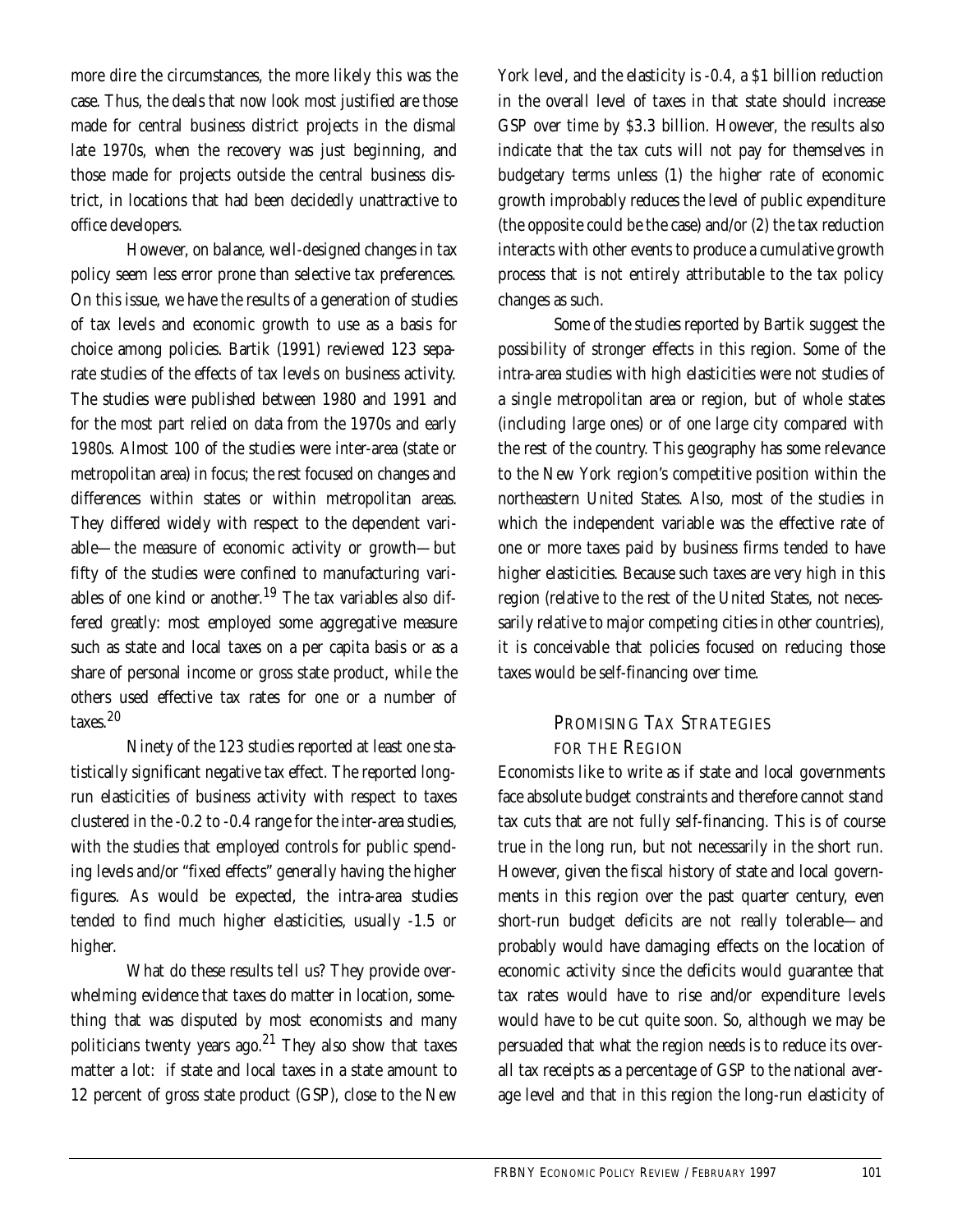GSP with respect to taxes may be a very high -0.6, it is impossible to imagine how one could manage the needed reduction, about 20 percent of total revenue from *all* taxes, state and local, for the three states combined.<sup>22</sup>

This quandary suggests that the targets for tax reduction in the region should be those tax instruments that affect business costs fairly directly and entail very high rates but are not the most important revenue producers, rather than broad-based rate cuts in the major taxes—not a very populist political strategy. One example is reform of the state and local taxation of utility-supplied energy and telephone services to business customers, taxation that is extraordinarily high in New York State but somewhat above the national average in the other two states as well.<sup>23</sup> Another example would be the removal of most intermediate business purchases from the scope of the sales tax. The region's states do have some rivals in other parts of the country in the assiduous effort to convert the sales tax from a consumption tax to one mostly on business inputs, but many of those rivals are states with lower sales tax rates. We combine high sales tax rates and broad coverage of business inputs (but not particularly broad coverage of consumer goods and services).

There are some seemingly plausible targets that have been singled out by tax study commissions and tax reform programs in New York City time and again: notably, the city's tax on unincorporated business income and its tax on commercial rents. Although these taxes are conspicuous because they are unique to New York City, they are not especially damaging tax instruments, despite their bad reputation.

The unincorporated business tax (UBT) is one on the net income from business or professional activities conducted within the city, imposed at a rate of 4 percent and applying only to proprietors and partnerships once their incomes exceed \$30,000. Residents pay this tax in addition to the ordinary resident personal income tax. Why does New York City have such a tax when no other place does? When New York City thirty years ago requested and received authority from the state legislature to impose, for the first time, income taxes on individuals and businesses, the legislature insisted that the city income taxes mirror

the state income taxes, which then included a tax on unincorporated business. In the late 1970s, the state UBT was abandoned. However, the city budget never seemed to have enough leeway to permit the city to give up a tax that yields about \$400 million annually.

So, why did New York State, alone among the states, ever have a UBT? The answer lies in the unusual structure of the New York City economy. In most states, the corporate income tax embraces a very large share of the state's economy, except for agriculture (which no legislators like to tax, anyway). To be sure, there are many unincorporated businesses, but they tend to be very small in other states. However, some of the most important industries traditionally have operated here in the noncorporate form of partnerships, even when the enterprises were very large. Securities firms all were unincorporated for decades and even now many big ones remain partnerships. This is true in other aspects of finance as well. Almost as important is the organization of large law, accounting, and other professional firms as partnerships. So, in New York State, to tax only the income of corporations was to ignore the income of some of the most important and most profitable sectors of the economy.

This consideration is even more important for the city than it is on a statewide basis. Another argument for continuing the city UBT even after the state repealed its UBT has been the awareness that many of the high-income principals in financial and professional firms live outside the city. If there were no UBT, the city's tax system would not reach that income. The city personal income tax is on residents only. The city's nonresident earnings tax has an extremely low rate. In addition, by definition, if an enterprise is not incorporated, it is not subject to the corporate tax.

The criticism of the UBT is that it comes into play only when small enterprises start to become successful. According to some observers, the city may be a good place for new small businesses to get started, but as soon as they start to make it, the city government slaps them with the UBT and other taxes, inviting them to depart to lower tax, greener pastures.

Who does pay this tax? Not the newly maturing incubator industries, as the critics would have it. Accord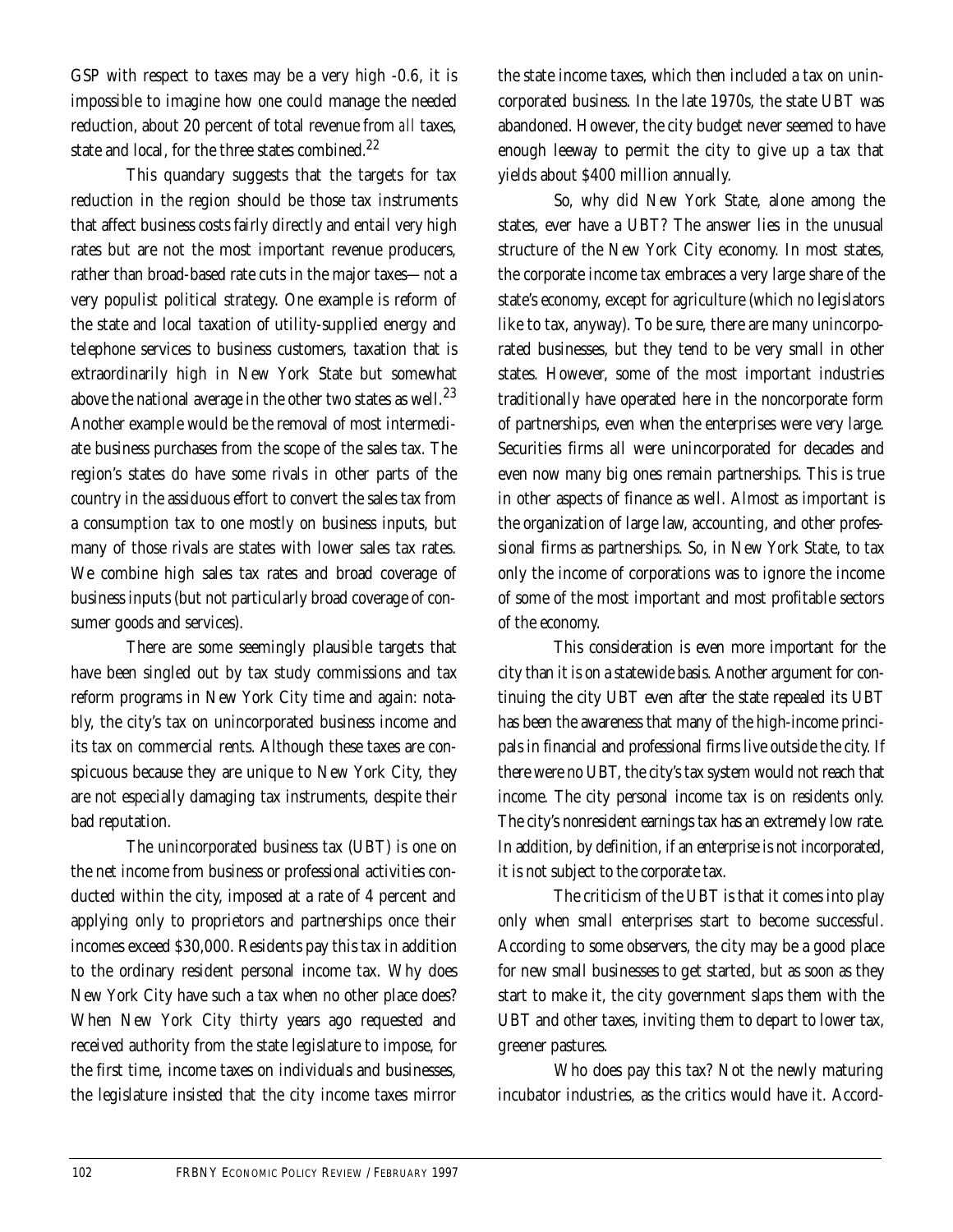ing to the New York City Department of Finance, large partnership enterprises in finance, law, and other services to business accounted for 72 percent of the payments in 1993. Another 14 percent was paid by doctors and other health care providers. The quintessential small businesses that politicians tend to worry about—in retail trade, manufacturing, and personal services—accounted for 14 percent of the tax receipts and about 7,000 of the 30,000 UBT payers. The Department of Finance is able to identify the residences of the taxpayers who account for about twothirds of the tax revenue: just under half this amount was paid by commuters, 27,000 partners in taxpaying partnerships, and 9,000 individual proprietors.

Thus, the tax does seem to hit the targets it was designed to hit: businesses mainly in finance that provide services to other businesses, play an important part in the New York City economy, and would otherwise escape, to a considerable extent, the city's taxes based on net income. It would seem a strange strategy of economic development to substantially reduce income taxes on large firms in industries for which the city and region still have strong locational advantages.

The tax on commercial rents, which is paid directly by the renters themselves, began decades ago as a minor, low-rate tax. The rate was greatly increased in the 1960s and 1970s, converting the tax to an important revenue producer. After the fiscal crisis, exemption levels were increased, rates were reduced for commercial premises outside the Manhattan central business district, and finally the tax was eliminated for the city outside the central business district, as an economic development measure. Here, too, the critics of the tax view it as an oppressive burden on small businesses that are struggling to survive or expand in the city.

That view confuses legal liability for the tax with its economic incidence. At any given moment, the supply of rentable commercial space is to a considerable extent fixed and can change only over a period of years, while the demand schedule for the space is entirely independent of the actions of property owners and tax collectors. Under such circumstances, it is impossible to imagine a scenario in which an increase in the tax will raise the gross space

occupancy costs to tenants or a decrease will lower those costs, except in the very short run. When new leases are negotiated, renters surely will consider the commercial rent tax liability change in making their offers to building owners, who will be entirely aware of the tax change. For example, when the market for midtown Manhattan office space is strong, as at present, repeal of the commercial rent tax would result in higher rents at renewal than would have been the case were the tax still in effect; in lower Manhattan, with a weak market, rents at renewal would not be reduced as much as otherwise would be necessary to clear the market. The net effect of repeal would be to increase the capital value of the property, with little or no effect on economic activity.<sup>24</sup>

There are some parallels between the commercial rent tax and the high property taxes on commercial real property (relative to residential property) that are the general rule in New York City, Nassau County, and other places in the region. If the commercial property tax were highly uniform among individual properties within a city or other taxing jurisdiction, that is, highly correlated with some market measure of value—as the commercial rent tax is with market rentals—it is not evident that a uniform reduction in the tax would have much of an economic development impact. At least one simulation study has shown that a large across-the-board reduction in commercial property taxes in New York City would have only a negligible positive effect on total employment in the city.25

However, the commercial property tax is rarely uniform among individual properties. Usually, in the absence of property tax abatement programs or deals, the effective rate of property taxes on new commercial buildings is considerably higher than the rate on most older buildings that are not functionally obsolete or in unfavored locations. That is, the decision to raze an older, smaller building and replace it with a newer, larger one may trigger a very large tax increase, entirely disproportionate to the difference in market values. In part, this is because the assessor then revalues the site from a level far below its market value to a level more closely approaching that value, an action that is considered improper professional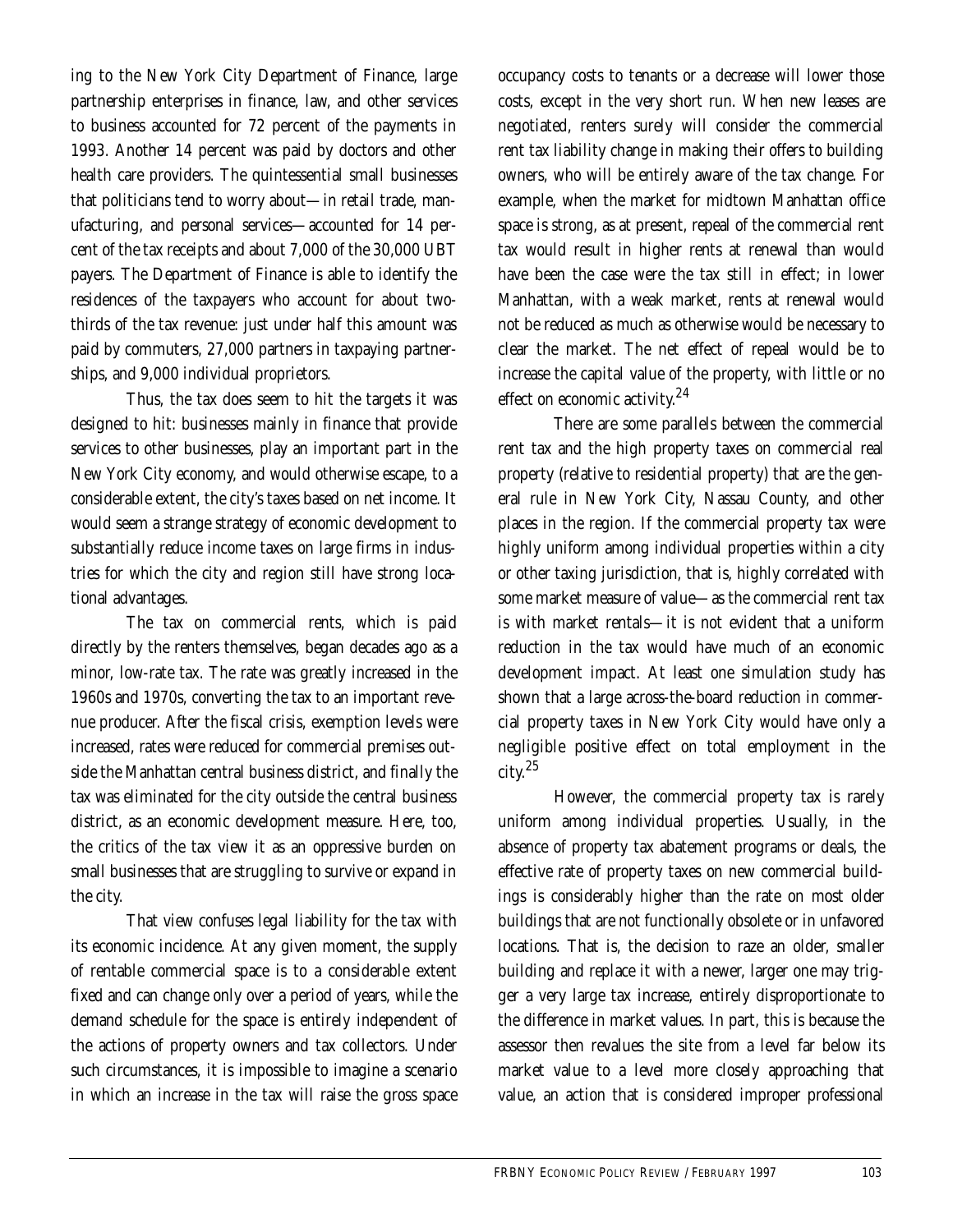conduct (the market value of the site has not changed) but is common nonetheless. In any event, the higher the level of tax, the more likely it is to be a deterrent to new investment. At the extreme, this can produce a situation in which no new commercial construction is feasible without tax abatements.<sup>26</sup>

The elimination of discriminatorily high taxation on new buildings in general would have positive incentive effects, and could sensibly substitute for negotiated abatement deals, given the spotty record of the latter. However, there is another, and much more powerful, way to increase the incentives for new construction: It is high time that serious consideration be given to land-value taxation, as a substitute for all or part of the property tax on structures (and perhaps for some other taxes as well). Economists are well aware of the theoretical virtues of land-value taxation. Unlike every other tax, actual and conceivable (other than a head tax), the tax is entirely neutral with respect to economic decision making.27 Differentials in tax rates will not affect the location of economic activity, unlike all other taxes, nor affect the choice among conceivable uses of specific sites. The burden of the tax is borne by the owner of the site at the time the tax is imposed or increased: it cannot be shifted to any other economic actor. That makes the incidence of the tax as progressive as any conceivable tax because the elasticity of the value of urban land ownership with respect to income is positive and very high.

In reality, taxes on land values are significantly lower than those on the value of structures in nearly every place in this country, and markedly so in nearly all the most urbanized parts of this region (as well as in some of the less densely developed sections, such as eastern Suffolk County). This is visible in the very low assessments of vacant land, in the assessments of land that is sold for reuse, and in the low assessments of residential parcels in prime neighborhoods. Why land is so favored, and has been for so long, is something of a mystery, not fully explained by the undoubted power of large landowners in state and local politics or the thorough misunderstanding of the likely consequences of land-value taxation for most owners of modest houses. One part of the explanation may be the lack of good empirical evidence on the results of heavier taxes on land value than on structures, in places and at times that are relevant to American urban regions today. Century-old experiences in western Canada, Australia, and New Zealand are not very persuasive.

There has been a good recent study of an experience that is relevant to the New York region today (Oates and Schwab 1995). Since the 1920s, the city of Pittsburgh has imposed higher tax rates on land value than on buildings (a number of smaller Pennsylvania cities have done so for shorter periods). Until 1980, the tax differential in Pittsburgh was quite small, but it was increased very sharply in 1980. Pittsburgh experienced a very impressive central city construction boom during the 1980s, one of the highest rates seen in American cities. Oates and Schwab studied the relationship between the tax change and the level of commercial construction using a long list of large American cities for comparison, and concluded that the property tax changes were probably responsible for a considerable fraction of the new investment. Economists would have predicted this, but now the prediction has been substantiated.

The careful reader will note that my list of plausible tax strategies does not include what has been the most popular tax policy strategy for economic development in New York for the past thirteen years and more recently in other states: repeated reductions in the rates of the state personal income tax. This has been an extremely costly strategy, and the only evidence of its effectiveness lies in the strident assertions of its proponents. Of the 123 studies examined by Bartik, in only a single instance were differences in personal income tax rates significant (and negative): a study of Philadelphia's extremely high local income tax by Robert Inman.<sup>28</sup>

The assertions of the proponents of personal income tax reduction as a serious economic development strategy are implausible. First, the proponents claim that people with high incomes from capital will avoid living in a high-tax state, thus adversely affecting consumption spending and, allegedly, making the decision not to locate enterprises they control in that state. The classic example used is the location of plants and corporate offices during the 1970s and 1980s in Fairfield County rather than in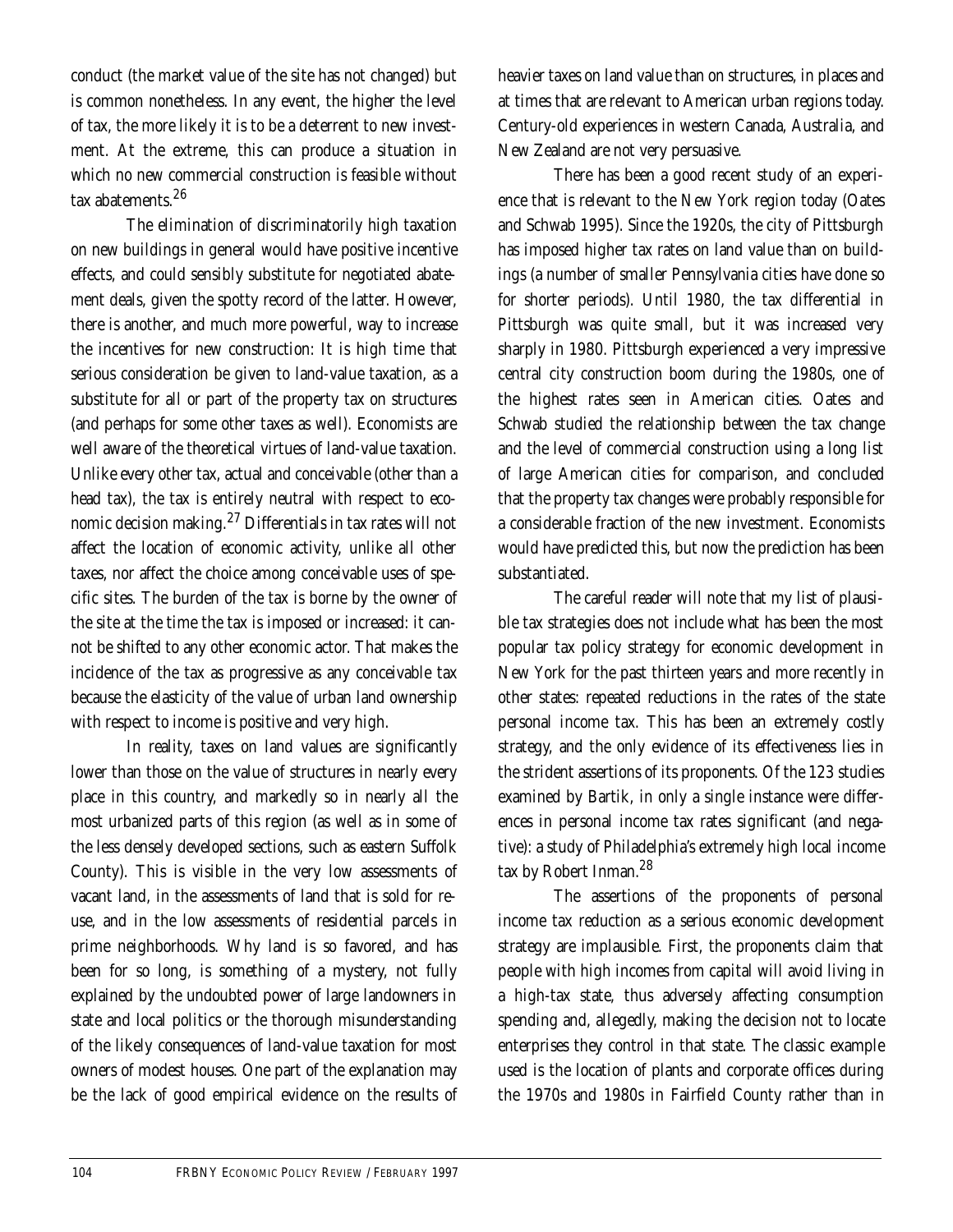Westchester County, two counties that are quite similar in numerous respects. Even if true, this has to be an isolated effect, and one that will be less important over time. Second, it is asserted that high personal income taxes will require firms in that state to pay higher wages, to the extent that the firms compete nationally (or internationally) for labor or certain types of labor, and to offset the indirect effects of high state taxes on wages and prices in consumer-serving industries in the state.

We academics operate in national labor markets and are well aware that tax differentials affect the compensation that must be offered; the question is the size of the effect, not its reality, for the economy as a whole. If high local taxes and living costs for key staff people were the major determinant of location, there would be few American firms opening offices in Tokyo, Zurich, Frankfurt, and Paris, where living costs (including local taxes) for American expatriate staff are enormously higher than they are in New York. Simple calculations suggest that in most cases the higher levels of compensation for key staff people required in the high personal income tax states must be a very small fraction of total costs.

## ECONOMIC DEVELOPMENT PROGRAMS AND "NEW WAVE" POLICY INSTRUMENTS

Earlier, I alluded to the general failure of explicit, highly selective economic development programs that worked on reducing input costs by providing cheap credit or by subsidizing worker training. Aside from tax incentive measures, which informally date back to the colonial era, the use of the borrowing powers of state and local government to subsidize credit to private enterprises in the interests of economic development is the oldest of state and local government economic development measures. Before the Civil War, the states lent money on a large scale to canal and railroad companies and to organizers of banks, usually with unhappy financial results. By the late nineteenth century, most state constitutions were amended to prohibit such lending.

In 1936, however, the Mississippi constitution was amended to authorize the issuance of general obligation bonds by local governments to finance construction of

manufacturing plants. Within a few years, a number of states imitated Mississippi, but they used revenue bonds as the financing mechanism. By the end of the 1960s, nearly all the states were doing this, often not because of any great enthusiasm for the approach, but because their competitors were using it. The subsidy, of course, was from federal funds: the exemption of interest on state and local bonds from federal income taxation, especially valuable in an era of very high marginal income tax rates.

It soon became obvious that this form of interjurisdictional competition was a zero-sum game from a national standpoint, and possibly even from a state standpoint, once all states were doing the same thing. Federal tax legislation from 1969 onward has progressively limited the size, volume, and purposes of state and local borrowing for economic development that qualify for income tax exemption. The change has reduced the charms of the approach but has not eliminated some instances of major state and local bond issues, sometimes taxable under federal law, that are said to be economic development measures. The most notable are the bond issues to build new facilities for major-league commercial sports; benefit-cost analyses by economists almost always show these to be bad ideas, even from the local standpoint.

In the 1980s, a number of studies evaluated a broad range of credit and other state and local economic development incentives.29 Benefit-cost ratios seldom reached 1.0, and even when the ratios passed that threshold, it was not by much. In other fields—such as infrastructure investment decisions—benefit-cost ratios of 2.0 are considered quite marginal. Systematic econometric analysis of these incentives is very difficult because the policy variables differ so much from place to place. Moreover, many of these incentive programs are very small, yielding effects that are likely to be below the measurement threshold.

In the 1970s, a new concept in economic development programming emerged: the enterprise zone. (The name of the idea changes over time; the cynic will say that this alone suggests that the proponents have little confidence in the efficacy of the programs, hoping that a new name will mask the disappointing results of the previous generation of programs.) The essence of the notion is the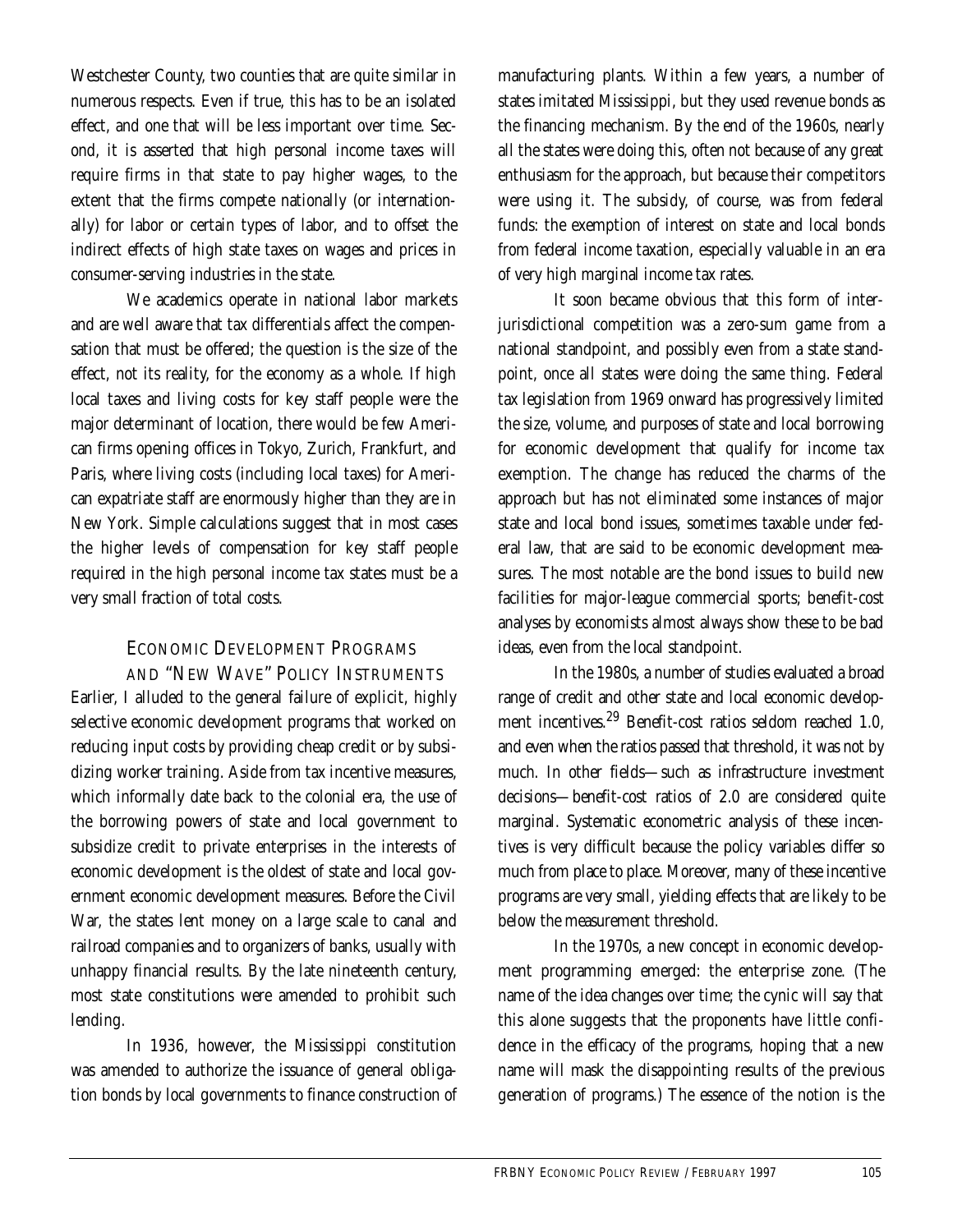identification of a relatively small geographic area as a target zone for economic development and the availability of a wide range of incentives to encourage firms to expand (or newly locate) their activities within the zone. Sometimes the target zone is one in which there was significant economic activity in the past but where that activity has declined substantially. Sometimes the target zone is simply one in which poor people live. The development of research parks is a form of very upscale enterprise zone.

In concept, the enterprise zone is a more promising approach than conventional economic development programs simply because of the spatial concentration, that is, the likelihood that the program size will be larger relative to the target economy and the possibility that economies of agglomeration can be developed (although the target zone can be quite large in big cities, such as the new Harlem– South Bronx "empowerment zone" in New York City). Few successes, however, have been reported. Bartik lists nine studies of enterprise zones and research parks published between 1984 and 1991: three reported mildly positive and significant effects, four reported no statistically significant effects, and two reported that things turned out worse in the enterprise zones than in control areas.

Although some politicians remain captivated by the enterprise zone concept, more sophisticated interventionists write in glowing terms of "new wave" economic development policies pursued by rising "entrepreneurial state" governments, described by Bartik as "an eclectic group of policies that became popular in many states during the late 1970s and early 1980s. These policies encourage various forms of innovation, such as applied research, industrial modernization, entrepreneurship, and business expansion into export markets. They also have in common a willingness to involve government much more with business decisions. Rather than just providing cash, they would have government provide services to businesses to help them determine their best market or technology" (Bartik 1991, p. 5).

Any number of rude comments can be made about the concept, such as the evident misunderstanding of the role of the Ministry of International Trade and Industry in Japan or the fact that they seem to have slept through the collapse of socialism all over the world. A more polite response is that we have yet to see any American state that has had great recent economic success that can be attributed to these new wave programs. Even the advocates admit that they have no real evidence for their propositions.

#### **CONCLUSION**

Surely, it would be best if public policies in the New York region were simply neutral at the outset. As Assar Lindbeck, long-time chairman of the selection committee for the Nobel Prize in Economic Science, wrote concerning national economic development policies in Sweden: "It is not by planting trees or subsidizing tree planting in a desert created by politicians that the government can promote...industry, but by refraining from measures that create a desert environment."30 However, it is not possible to recreate a verdant environment without hostile policies in the New York region, so some intervention is necessary, if only to create oases in the desert.

Still, one can dream about what that verdant environment might look like. It would be a place with drastic reductions in the costs of both construction and everyday existence for both the public and private sectors, reductions that would clearly require a long list of changes, institutional and behavioral, on the supply side. However, it is not all that clear what a full list of the required changes would include. The occasional efforts that are made by both journalists and policy analysts to explain fully the differences in costs in a specific situation seldom are success $ful.^31$ 

Nonetheless, if enough people in the region were convinced that our economic future depended on a comprehensive menu of cost-reducing changes, only some of which are matters of public policy and practice, the desert could be pushed back significantly. This could occur, for example, by tort law reform, by drastic deregulation of many aspects of economic life (not just the politically easy ones such as utility deregulation), <sup>32</sup> by real enforcement of laws requiring civil behavior in traffic (to reduce transportation costs, by matching the levels of enforcement everywhere outside the Northeast) and in other situations (such as the enforcement that is lowering the costs of commercial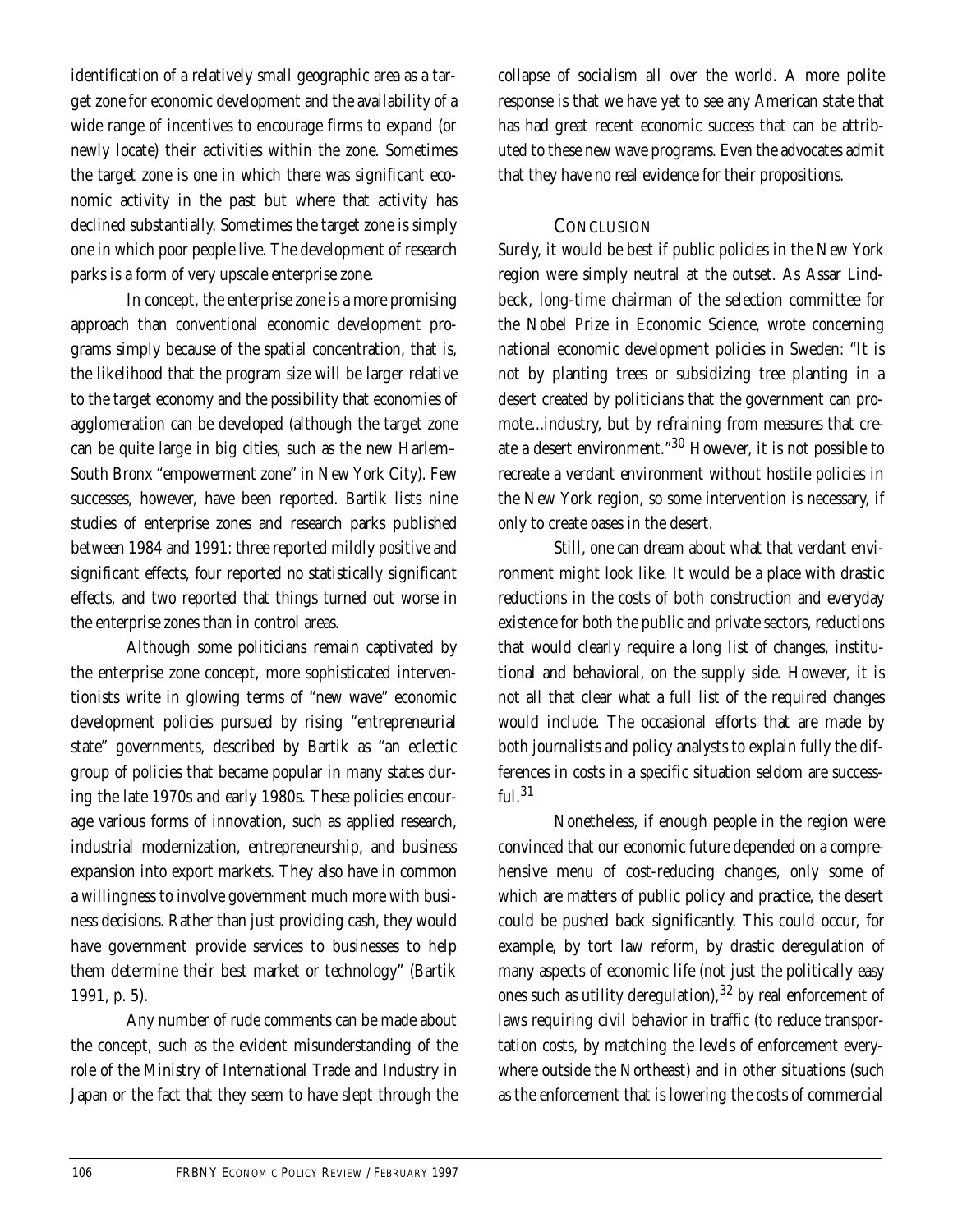trash removal in New York City right now), and by comprehensive use of part-time employees for jobs that should not require eight-hour shifts, notably transit operators and school bus drivers.

An encouraging sign that economically destructive habits can change even in this region lies in the recent instances in which public and private decision makers seem to have concluded that the region has something to learn from what is done elsewhere in North America, after at least 150 years dominated by contrary views. We are beginning to see retail stores, for "convenience goods" as well as "shopping goods," that are efficiently sized (long after the rest of the country), and to hear that transit officials in the region are consulting with transit operators elsewhere about the design of subway cars. Such developments have to be good.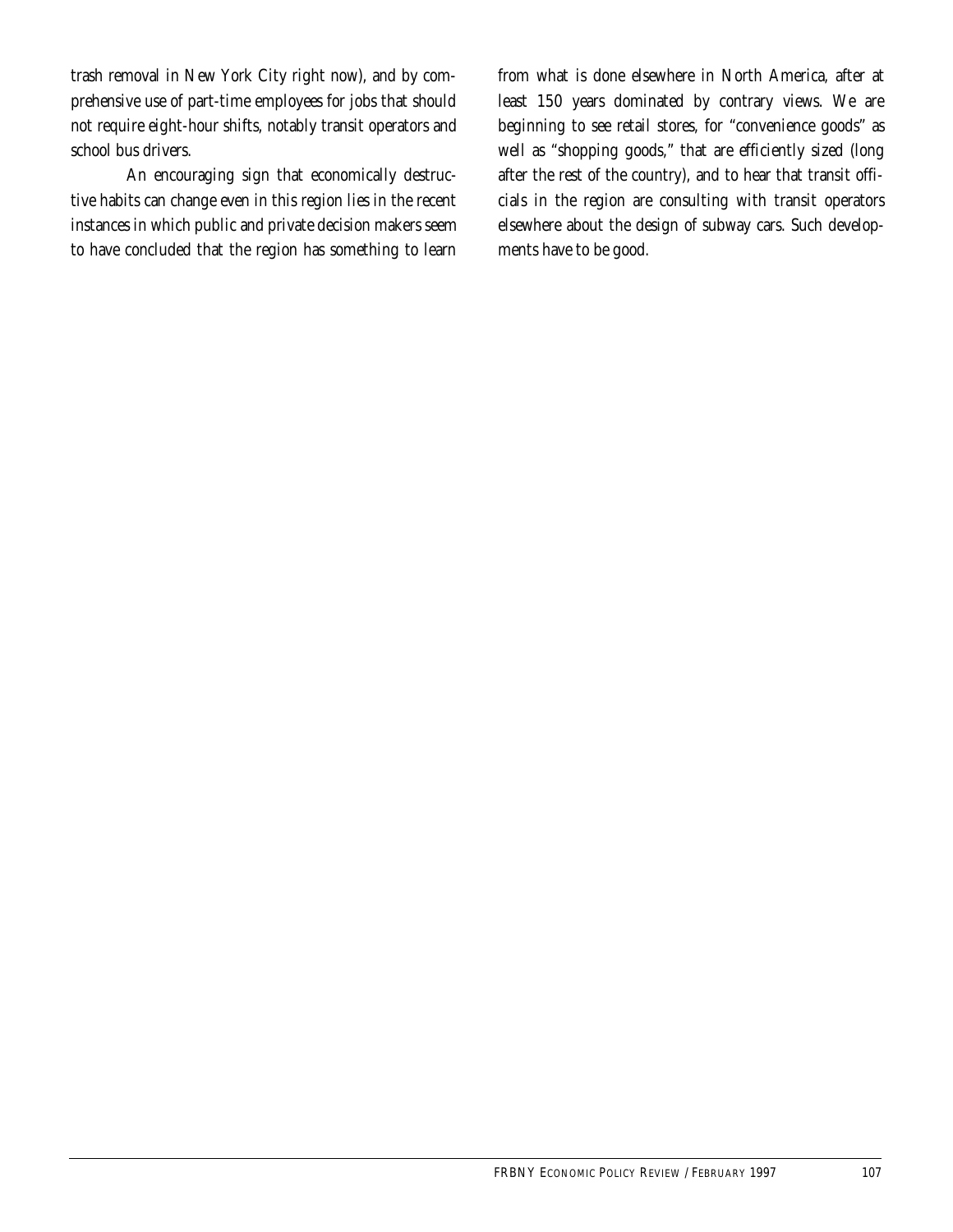#### **ENDNOTES**

1. See Netzer (1974) for a discussion that reflects the tenor of those times. The state of the New York economy and how that affected public policy over the past thirty years are reviewed in Netzer (1990).

2. See Sleeper (1989) for a volume of essays first published in *Dissent* in 1987. Six of the first eight essays attack city economic development policies as unneeded, and worse.

3. The study was conducted by the Harvard University Graduate School of Public Administration for the Regional Plan Association, under the direction of Raymond Vernon, between 1956 and 1959. The results of the study appear in nine substantive books and one technical monograph. The capstone is Vernon's 1960 book.

4. See Netzer (1969) for a contemporary account of the validity of the Vernon forecasts. Netzer (1985) also examines the Vernon forecasts at the end of the forecast period. The projections of the national economy in the Vernon study did not foresee the reduced role of manufacturing over the period, but adjusting for that failure—which was common to all longrange forecasts in the 1950s and 1960s—the Vernon projections for the New York region were surprisingly on target.

5. Specific projections consistent with the views expressed here were developed by the Regional Plan Association (RPA) in 1988 and 1989 for the Metropolitan Transportation Authority. The more recent RPA projections, which are the basis of the "Third Regional Plan" (see Yaro and Hiss 1996), are much more pessimistic and internally inconsistent in numerous respects; the economic projections seem designed mainly to sound a cry of alarm in support of policies that RPA espouses independently of their consequences for the region's economy, such as the enormous investment of public funds in rail transit.

6. A simple example, for a relatively short period, makes the point: the motor vehicle manufacturing industry between 1980 and 1992. Had the actual 46 percent increase in hourly productivity and the actual 3 percent increase in employment been correctly forecast, the forecaster might have guessed that output would increase from 8.0 million cars and trucks in 1980 to 12.0 million in 1992. The actual increase in units produced was much more modest, 9.7 million. Obviously, each unit embodied substantially more product in 1992 than it did in 1980. However, it is improbable that the 1980 forecaster would have so specified the results.

7. The work Glaeser refers to includes the following papers: Rotember and Saloner (1990), Topel and Ward (1992), Becker and Murphy (1992), Rauch (1993), Glaeser (1994), Glaeser and Maré (1994), Ades and Glaeser (1995), and Glaeser (1995).

8. Moreover, there are apt to be widely separated clusters of office buildings, as in Atlanta, rather than tight clusters in central business districts.

9. The WEFA (Wharton Economic Forecasting Associates) model results that the RPA relied upon in work done for the Metropolitan Transportation Authority in 1986 and 1987 had female labor force participation rates virtually equal to male rates among New York City residents by 2005, a projection that was not credible. Such a result requires either that very few women with children remain outside the labor force during the child-rearing age, or that the unequal distribution of child-rearing duties by gender be offset by women retiring at later ages than men (which is the opposite of the current situation in this and every other advanced economy).

10. Perhaps the best case made for this side of the debate appears in Eisinger (1988).

11. Bartik also reviews the results of the small number of studies dealing with two aspects of regulation: environmental regulation and banking regulation.

12. The best analysis of this question is found in Small, Winston, and Evans (1989). To simplify, there are two types of costs entailed in the provision of the road system: road surface wear costs and congestion costs. The former differ among vehicles with the cube of the weight on each axle, above a threshold that includes passenger cars, virtually all light trucks, and some heavier trucks that have multiple axles; below the threshold, road wear costs are zero. Congestion costs differ among vehicles almost entirely on the basis of time of day and direction of travel; size has almost nothing to do with these costs. So, charging light trucks registration fees and tolls that are a multiple of the charges imposed on passenger cars is nothing but price discrimination, as is charging multiple-axle rigs with relatively modest axle loadings far more than smaller heavy vehicles with few axles, such as ready-mix-concrete trucks and dump trucks.

13. An excellent example is the immunity of the New York City Fire Department to retrenchment in times of budgetary difficulty throughout the past twenty-five years, despite clear evidence that appropriate spatial deployment of firefighters (that is, closing many firehouses and opening a few new ones in better locations) would permit both reduced response time and drastic staff reductions. The proposed closing of *any* firehouse immediately produces a local uproar, which elected officials will not face down.

14. These are my own estimates, as of fiscal 1994, based on data from various official documents, especially the New York City Comptroller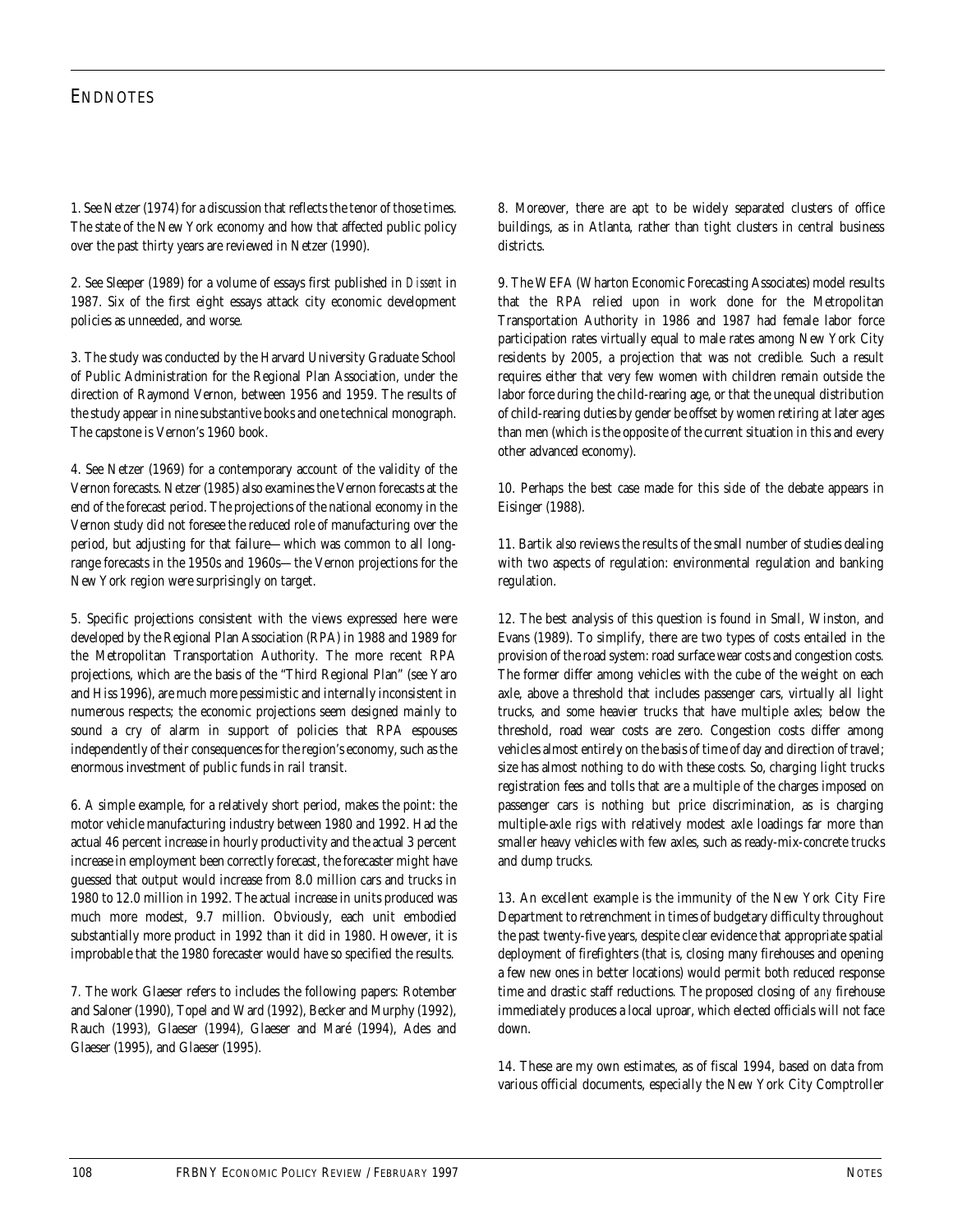#### *Note 14 continued*

(1994) and the New York City Department of Finance (1995). The target ratio of assessed to market value for property classes other than homeowner properties is 45 percent, which would yield effective tax rates of 4 to 5 percent for those classes. However, that ratio is seldom achieved for existing properties because of restrictions in state law and administrative lags in reassessment.

15. For a package of such policies, see Netzer (1992). Converting tolls into cost-based congestion charges is one of those policies (see endnote 10).

16. Depreciated replacement cost is the concept used by the Bureau of Economic Analysis in its application of the "perpetual inventory" method to value tangible, reproducible fixed capital.

17. Kenneth Button, a transportation economist, and his colleagues, reporting the results of a large-scale study of location in the Strathclyde region of Scotland, conclude that differences in local transport quality within the region constitute an important independent variable. Wassmer, in an empirical study of location in eastern Michigan cities, finds that most local incentives have no "additive effect" but some spending variables do, depending on city-specific characteristics.

18. Eventually, the program was confined to the outer boroughs and the nonaffluent part of Manhattan, thus becoming an ordinary middle-class housing subsidy, not an economic development measure. For an analysis that demonstrates how wasteful the program had been, see White (1983). This analysis was one of the few entirely unambiguous ex post facto empirical studies of tax incentive programs, because the author had actual before and after sales prices to compare.

19. Presumably, the reason was partly that the data on manufacturing for small areas are abundant and rich in industry detail and partly that within a detailed industrial category, there is a good deal of homogeneity across places.

20. Most of the intra-area studies used the property tax rate as the tax variable. The studies by James and Leslie Papke, however, used the effective tax rate for all state and local taxes combined, simulated by industry from their AFTAX model. This tax measure is far and away the best conceivable.

21. The economists' position was absurd: The appropriate statement at the time was that we had been unable to find convincing empirical evidence of the strength of the tax effects, not that the effects were absent. A 1961 article by Harvey E. Brazer, well known to most public finance economists, put the argument properly, reviving an analysis first presented to a royal commission by Alfred Marshall a century ago.

However, it took the improvement of data for small areas, the development of adequate econometric techniques, and (most important) the training of generations of well-equipped inquisitive economists to produce the empirical verifications. The process is a testimonial to the validity of the old-fashioned idea of scientific progress.

22. In the early 1990s (the latest period for which the necessary data exist), state and local taxes in New York State as a percentage of GSP were about 35 percent above the national average, those in New Jersey were about 10 percent above the average, and those in Connecticut were just below the national average.

23. Among the distortions caused by current tax practices is the choice between fuel oil and natural gas as a source of energy, the former bearing much lower taxes because it is not supplied by entities defined as utilities. Fuel oil is not a significant source of energy for space heating anywhere in the United States outside the Northeast.

24. In an office building construction boom, repeal of the commercial rent tax very likely would heighten the boom by encouraging more speculative building. However, more empty office space (when the boom ends) is not a valid objective of economic development policy.

25. See New York University (1980). The study simulated the results of classifying all taxable property into one of two classes—housing and business—and equalizing effective property tax rates between the two classes, an approach that produced a uniform 20-odd-percent reduction in taxes on all business properties. The study did not deal with the consequences of more within-class uniformity. Because the overall effective tax rate was unchanged in the simulation, the conclusion in this study does not conflict with the view held by most public finance economists on the results of reductions in overall rates in a single city on the migration of capital among cities and regions (see Heilbrun [1983]).

26. In the city of Boston from the 1930s until 1960, there were no new office buildings or hotels constructed, because such buildings would have confronted an effective property tax rate of 10 percent, at least three times as high as the comparable rate for new office buildings in *any* other U.S. city at the time. Construction of new commercial buildings began only after passage of a state law that provided for a tax of 10 percent of gross rents, not value, for new buildings in designated urban renewal zones such as all of Back Bay and the South End.

27. There is one exception extensively discussed in the literature. Unless the tax base is properly defined, the tax is likely to affect the timing of development of sites and therefore have some distorting effects on economic decisions.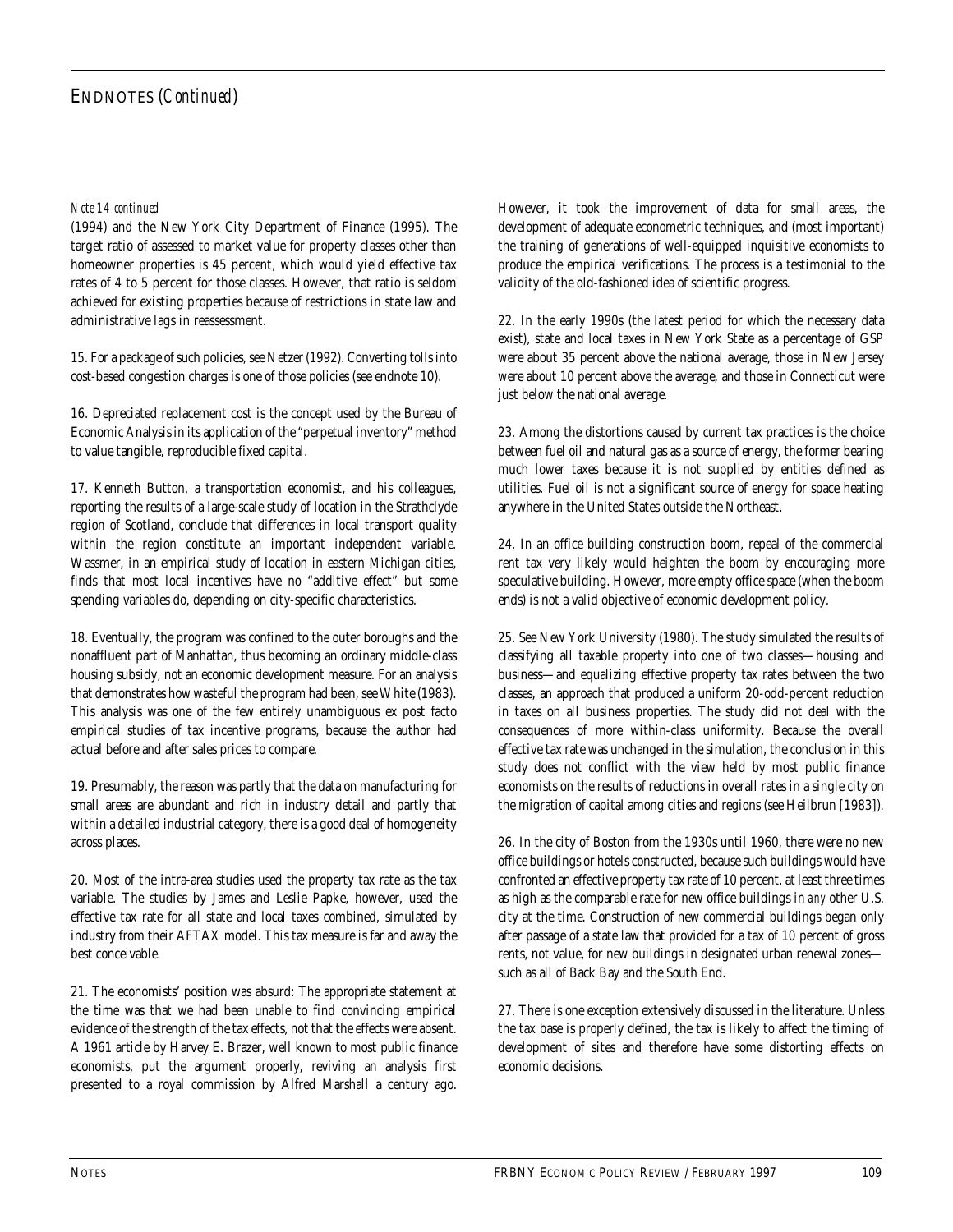#### ENDNOTES (*Continued*)

28. There was another study in which personal income tax rates were significant, but the coefficient was positive, a thoroughly implausible finding.

29. These studies are discussed in Netzer (1991).

30. Quoted in the *Economist*, March 3, 1990, p. 17.

31. For example, when one tries to explain why retail gasoline prices are so high relative to prices in other places on both the East and West

Coasts, even in parts of the New York region where land values are low, it is discovered that obvious variables such as state and local taxes and wage rates leave large unexplained differences. Even the addition of more subtle factors such as wage rates and restrictions on the size of underground fuel tanks and tank delivery trucks do not clear up the mystery.

32. A few places in the country, notably the state of Arizona, have completely deregulated taxi service. What would taxi fares be without restriction of entry, so that the cost of amortizing the medallion was zero?

#### **REFERENCES**

- *Ades, Alberto F., and Edward L. Glaeser*. 1995. "Trade and Circuses: Explaining Urban Giants." QUARTERLY JOURNAL OF ECONOMICS 110, no. 1: 195-227.
- *Bartik, Timothy J*. 1991. WHO BENEFITS FROM STATE AND LOCAL ECONOMIC DEVELOPMENT POLICIES? Kalamazoo, Mich.: W.E. Upjohn Institute for Employment Research.
- *Becker, Gary S., and Kevin M. Murphy*. 1992. "The Division of Labor, Coordinating Costs, and Knowledge." QUARTERLY JOURNAL OF ECONOMICS 107, no. 4: 1137-60.
- *Brazer, Harvey E*. 1961. "The Value of Industrial Property as a Subject of Taxation." CANADIAN PUBLIC ADMINISTRATION REVIEW 55: 137-47.
- *Button, Kenneth J*., *et al*. 1995. "Transport and Industrial and Commercial Location." ANNALS OF REGIONAL SCIENCE 29, no. 2: 189-206.
- *Eisinger, Peter K*. 1988. THE RISE OF THE ENTREPRENEURIAL STATE: STATE AND LOCAL ECONOMIC DEVELOPMENT POLICY IN THE UNITED STATES. Madison: University of Wisconsin Press.
- *Glaeser, Edward L*. 1994. "Cities, Information, and Economic Growth." CITYSCAPE 1, no. 1: 9-47.
- ———. 1996. "Why Economists Still Like Cities." CITY JOURNAL 6, no. 2: 70-77.
- *Glaeser, Edward L., and David C. Maré*. 1994. "Cities and Skills." National Bureau of Economic Research Working Paper no. 4728.
- *Glaeser, Edward L., José A. Scheinkman, and Andrei Shleifer*. 1995. "Economic Growth in a Cross-Section of Cities." JOURNAL OF MONETARY ECONOMICS 36, no. 1: 117-43.
- *Heilbrun, James*. 1983. "Who Bears the Burden of the Property Tax?" In C. Lowell Harriss, ed., THE PROPERTY TAX AND LOCAL FINANCE. New York: Academy of Political Science.
- *Hoover, Edgar M., and Raymond Vernon.* 1959. ANATOMY OF A METROPOLIS. Cambridge: Harvard University Press.
- *Inman, Robert P*. 1992. "Can Philadelphia Escape Its Fiscal Crisis with Another Tax Increase?" Federal Reserve Bank of Philadelphia BUSINESS REVIEW, September-October: 5-20.
- *Moss, Mitchell L*. 1987. "Telecommunications, World Cities, and Urban Policy." URBAN STUDIES 24: 534-46.